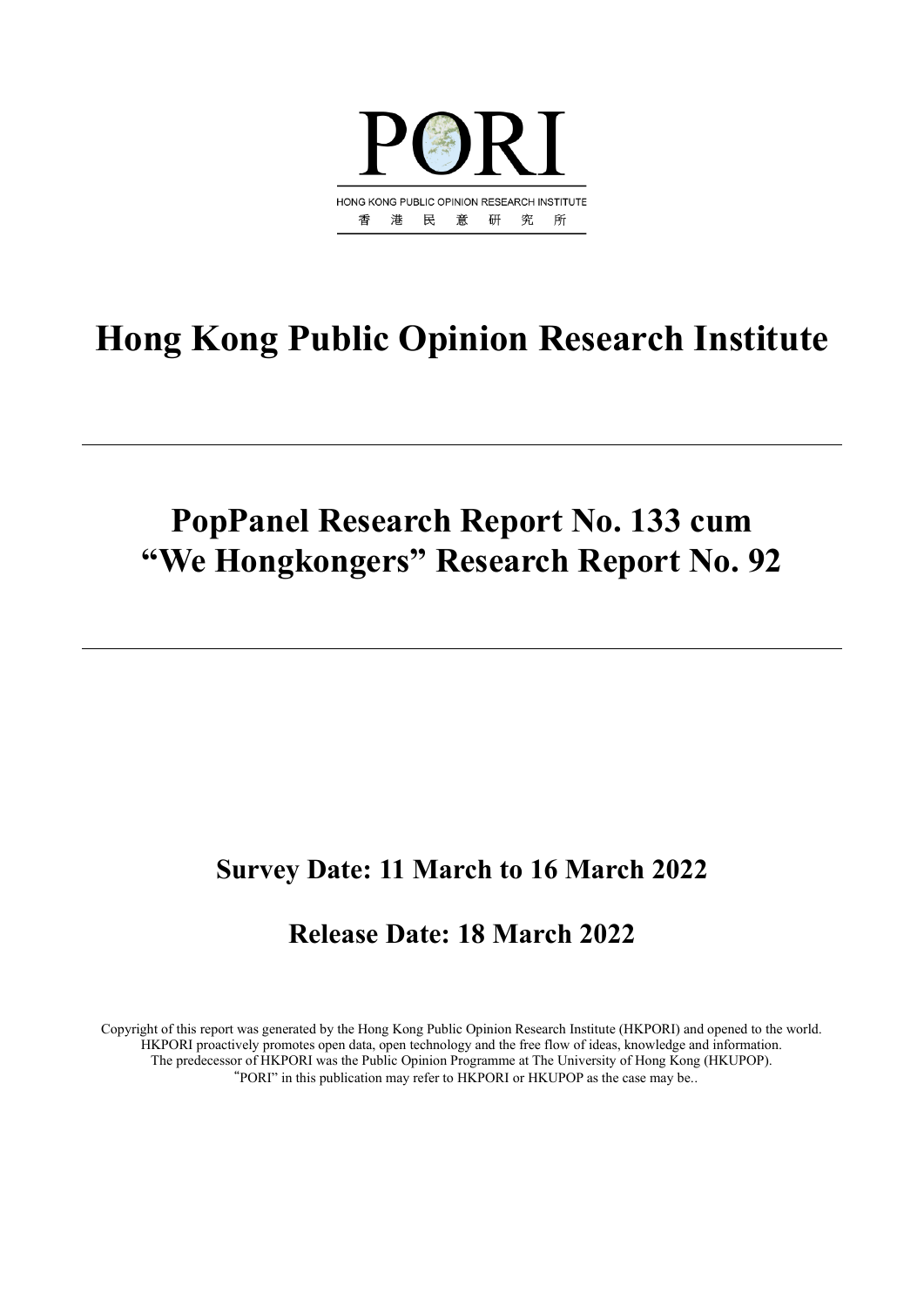#### **Research Background**

"We Hongkongers" is an initiative advocated by Hong Kong Public Opinion Research Institute (HKPORI), with the support of many members of the civic society. With reference to the petition website "We the People" hosted by the White House of the United States, "We Hongkongers" aims to reflect public sentiment by conducting scientific research on any issues raised by Hong Kong citizens: [https://www.pori.hk/research-reports-en/wehkers.html?lang=en.](https://www.pori.hk/research-reports-en/wehkers.html?lang=en)

"We Hongkongers" Project officially started on 17 October 2019, in the form of intensive rolling surveys. A total of 12 reports were published as of 23 December 2019. In mid-May 2020, in response to the rapid changes in Hong Kong's political and public sentiment, HKPORI redeveloped the "We Hongkongers" Project. Coupled with the rapid development of the "HKPOP Panel" established by PORI in July 2019, PORI decided to launch the "We Hongkongers Panel Survey" to further strengthen interaction with the public and as well as collect and analyze public opinion and there are 29 reports in total. In January 2021, PORI redeveloped the "We Hongkongers" Project again to strengthen the cooperation with non-governmental organizations, civil society organizations, concern groups and professional organizations, and the results will be released in the form of mini-forums to initiate policy discussions.

This report also represents Report No. 133 under HKPOP Panel survey series, as well as Report No. 92 under the "We Hongkongers" Project Series. The theme of this report is "Compulsory Universal Testing" under our "Social Observation Project".

HKPORI sent out emails to all panel members at the beginning of the survey, inviting them to fill in the questionnaire at the designated online platform. Members were allowed to make repeated submissions, while only the last submission of each individual member would be used for analysis.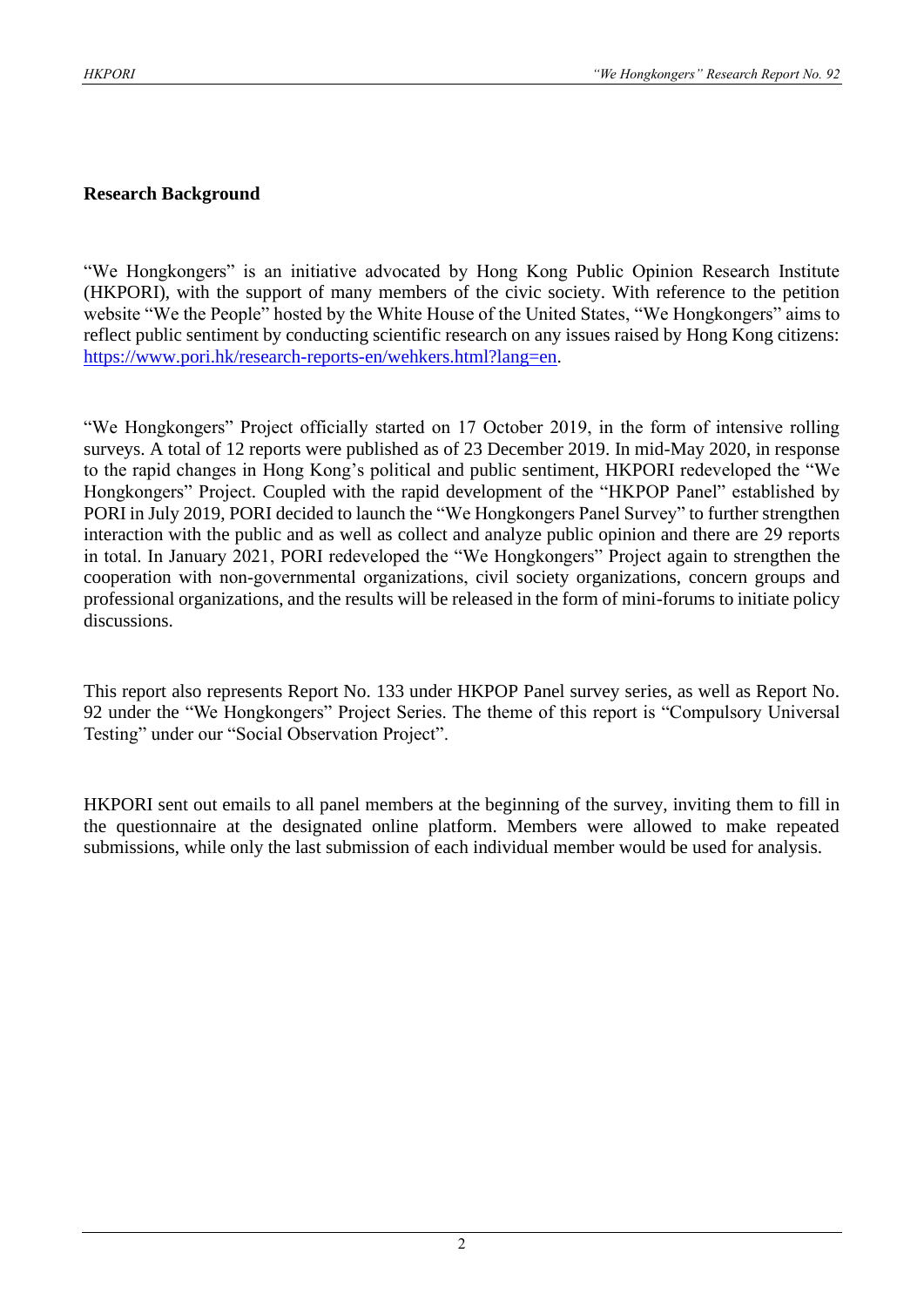# **Contact Information**

Herewith the contact information of the "We Hongkongers" Panel Survey:

| Survey method        | Online survey                                                                                                                                                                                                                                                                                                                                     |
|----------------------|---------------------------------------------------------------------------------------------------------------------------------------------------------------------------------------------------------------------------------------------------------------------------------------------------------------------------------------------------|
| Target population    | HKPOP Panel samples, namely Hong Kong People Representative Panel<br>(Probability-based Panel) and Hong Kong People Volunteer Panel (Non-<br>probability-based Panel)                                                                                                                                                                             |
| Weighting method     | Rim-weighted according to 1) gender-age distribution, educational<br>attainment (highest level attended) distribution and economic activity<br>status distribution of Hong Kong population from Census and Statistics<br>Department; 2) appraisal of political condition and political inclination<br>distribution from regular tracking surveys. |
| Date of survey       | 11 March, 3pm - 16 March, 3pm                                                                                                                                                                                                                                                                                                                     |
| Total sample size    | 6,324                                                                                                                                                                                                                                                                                                                                             |
| Response rate        | $7.2\%$                                                                                                                                                                                                                                                                                                                                           |
| Sampling error $[1]$ | Sampling error of percentages at $+/-1\%$ at 95% confidence level                                                                                                                                                                                                                                                                                 |

#### **Table 1: Detailed Contact Information**

[1] All error figures in this release are calculated at 95% confidence level. "95% confidence level" means that if we were to repeat a certain survey 100 times with different random samples, we would expect 95 times having the population parameter within the respective error margins calculated. Because of sampling errors, when quoting percentages, journalists should refrain from reporting decimal places, whereas one decimal place can be used when quoting rating figures.

# **PopPanel Composition**

Regarding data collection, survey data from both the Hong Kong People Representative Panel and Hong Kong People Volunteer Panel were collected in the form of online questionnaire.

Among them, the Hong Kong People Representative Panel comes from members of the "HKPOP Panel" recruited in regular random telephone surveys. HKPORI uses "HKPOP Panel" as a framework for conducting surveys for different research projects, any eligible family member in the household may be invited to participate in a specific research.

Meanwhile, members of the Hong Kong People Volunteer Panel are recruited online. Citizens only need to self-register in HKPORI website to participate in online questionnaires.

All panel data collected will be adjusted using rim-weighting, to minimize the effects of self-selection bias or participation bias. Details are documented in the Weighting Procedure section.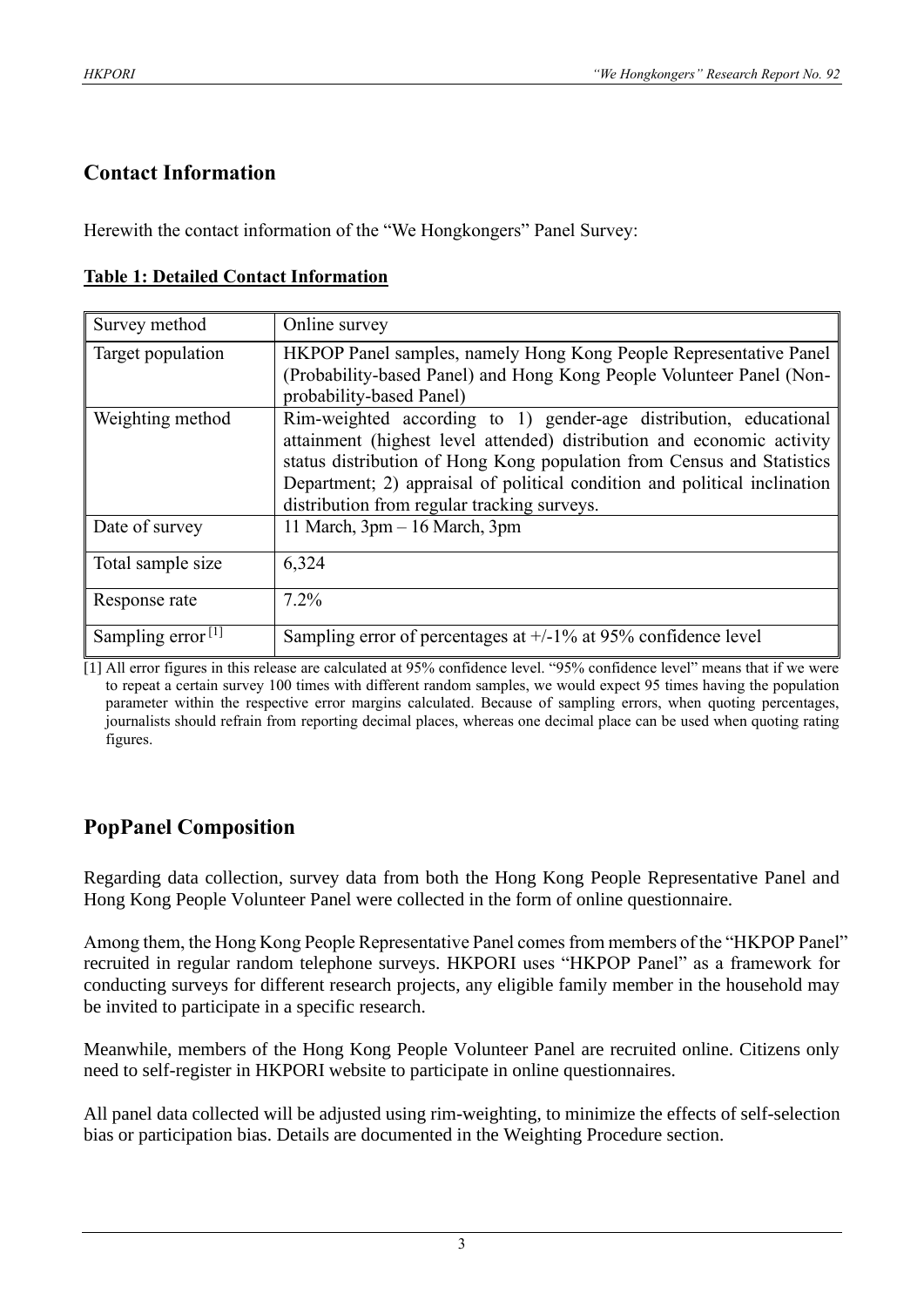.

# **Response Rate**

HKPORI adopts a set of contact definition in compliance with most international standards. Historically, the social research community in Hong Kong has developed its own set of contact rates, cooperation rates, response rates, and so on. HKPORI normally reports the "success rate" for online surveys.

The calculation of the success rates in this study refers to the following tables.

#### **Table 2: Calculation of success rate of the HKPOP Panel (by HKPORI definition)**

| Success rate |             |             |  |
|--------------|-------------|-------------|--|
|              |             |             |  |
|              | $x 100.0\%$ |             |  |
|              | 6,324       | $x 100.0\%$ |  |
|              | 87,907      |             |  |
| $7.2\%$      |             |             |  |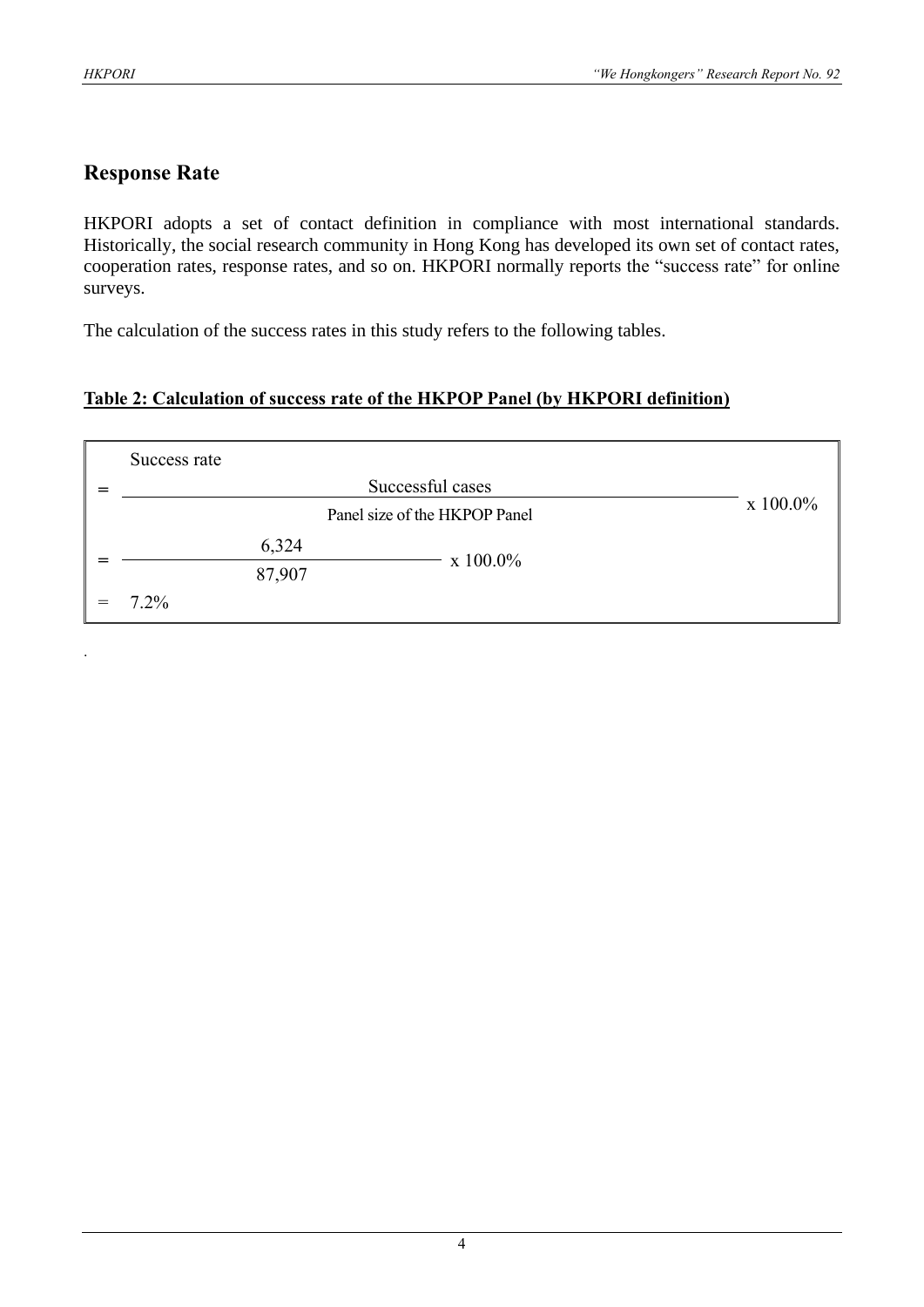# **Weighting Procedure**

HKPORI has continuously adopted and enhanced its weighting method over the past few decades. For this survey, HKPORI adopts a "2 by 5 by 2 by 4 by 5 by 4" weighting procedure involving six variables, namely, gender, age, educational attainment, economic activity status, appraisal of political condition and political inclination. Basically, the raw data of practically all random telephone surveys conducted by HKPORI are rim-weighted by the figures obtained from the Hong Kong Census and Statistics Department so that the marginal distribution of the sample in terms of gender, age, educational attainment and economic activity status would match with that of the general population figures from the Hong Kong Census and Statistics Department. The marginal distribution of the sample in terms of appraisal of political condition and political inclination would match that of the general population in HKPORI's regular tracking surveys. This rim-weighting method (sometimes called raking) is found to be the most practicable method in processing HKPORI's survey data.

Specifically, the gender and age groupings used for weighting are as follows:

- Male 12-29
- Male 30-39
- Male 40-49
- Male 50-59
- Male 60 or above
- Female 12-29
- Female 30-39
- $\bullet$  Female 40-49
- Female  $50-59$
- Female 60 or above

The educational attainments used for weighting are as follows:

• Secondary or below • Tertiary or above

The economic activity statuses used for weighting are as follows:

- Working population / Others
- Home-makers / Housewives
- **Students**
- Retired person

The appraisals of political condition used for weighting are as follows:

- Very satisfied
- Ouite satisfied
- Half-half // Don't know / hard to say // Refused to answer
- Quite dissatisfied
- Very dissatisfied

The political inclinations used for weighting are as follows:

- Pro-democracy camp
- Pro-establishment camp
- Localist
- Centrist // Other // No political inclination / politically neutral / do not belong to any camp // Don't know / hard to say // Refused to answer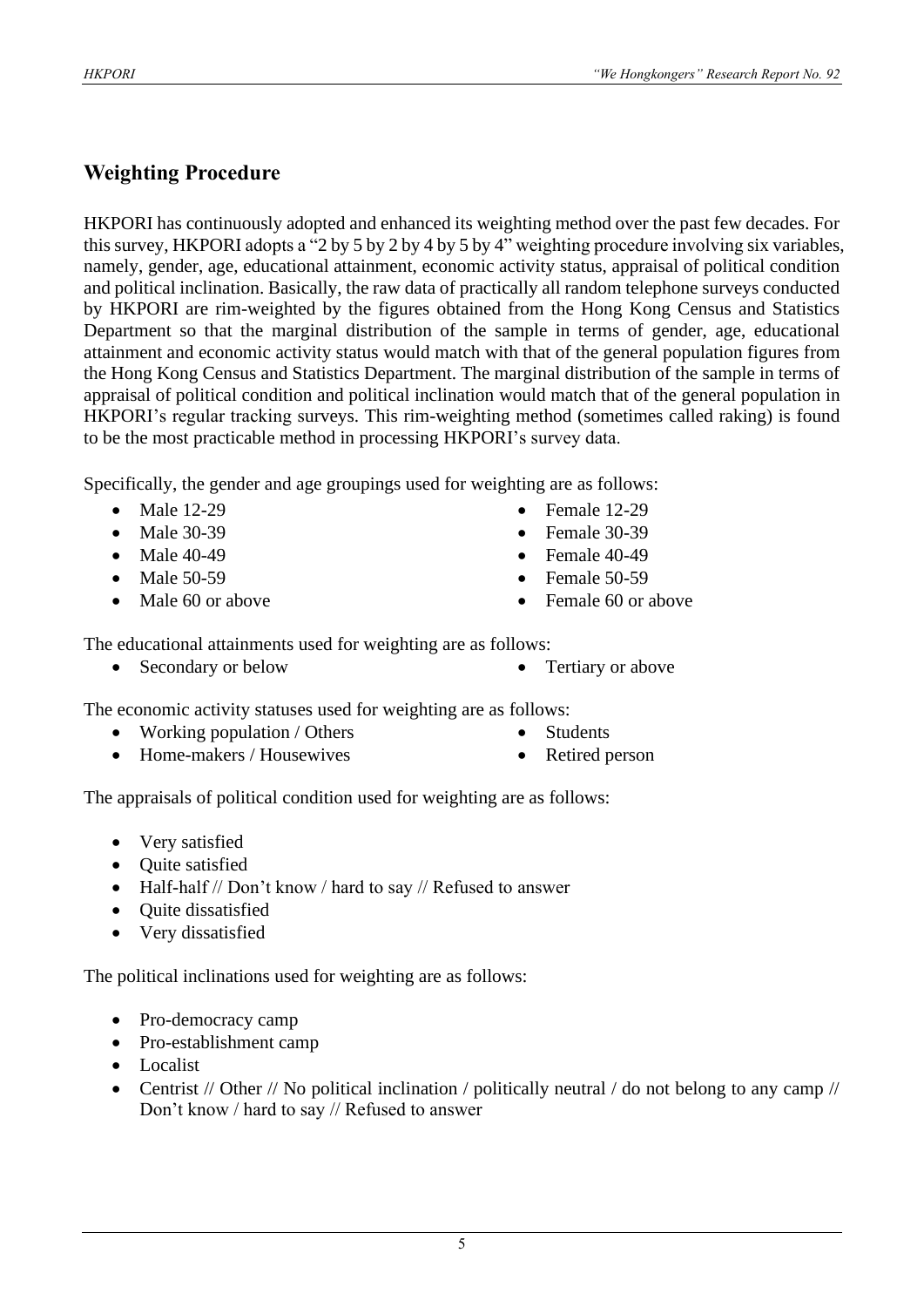# **Quantitative Analysis Results**

Quantitative analysis results of the "We Hongkongers" Panel Survey, after applying the standard weighting procedures, are as follows, all questions listed hereby are opinion questions:

|  |  |  | Table 3: Q1 Survey results; Survey period: 11-16/3/2022 |
|--|--|--|---------------------------------------------------------|
|  |  |  |                                                         |

| Q1 Have you ever been confirmed<br>to have COVID-19 (including a<br>positive result from a rapid test)? | Pro-democracy<br>camp supporters<br>$(Base=5,258)$ | Non-pro-democracy<br>camp supporters <sup>[2]</sup><br>(Base=677) | <b>Combined</b><br>$(Base=6,318)$ |
|---------------------------------------------------------------------------------------------------------|----------------------------------------------------|-------------------------------------------------------------------|-----------------------------------|
| Yes, fully recovered                                                                                    | 13%                                                | 14%                                                               | 15%                               |
| Yes, not yet fully recovered                                                                            | 4%                                                 | 6%                                                                | 6%                                |
| No                                                                                                      | 83%                                                | 79%                                                               | <b>79%</b>                        |

[2] Include: pro-establishment camp supporters, centrist supporters, no political inclination / politically neutral / do not belong to any camp

# **Chart 1: Q1 Combined chart**

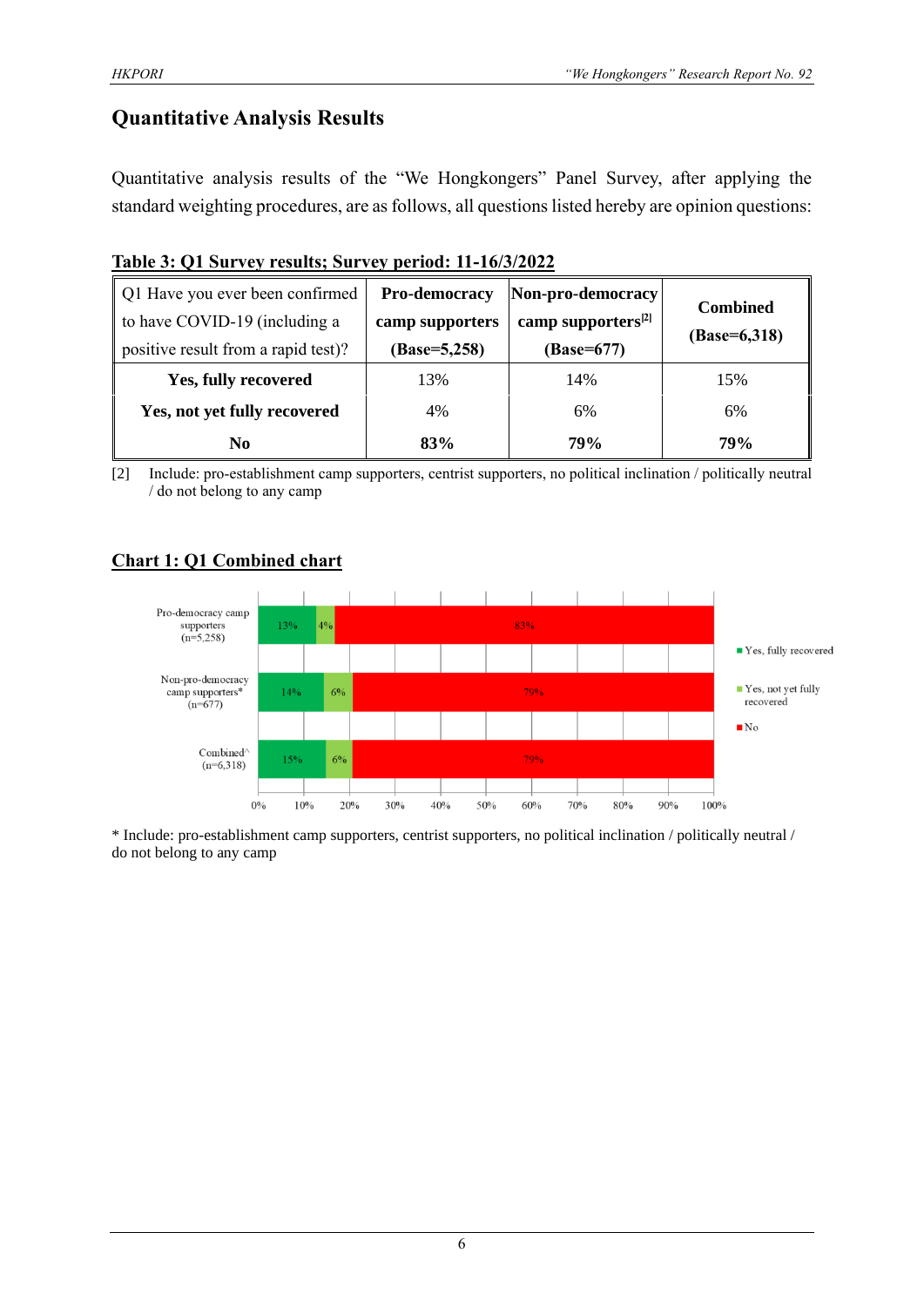#### **Table 4: Q2 Survey results; Survey period: 11-16/3/2022**

| Q2 Assume that you and your family   |                |                                                   |                 |  |
|--------------------------------------|----------------|---------------------------------------------------|-----------------|--|
| living with you have been infected   |                |                                                   |                 |  |
| with COVID-19 and have to undergo    |                |                                                   |                 |  |
| home quarantine. Which of the        | Pro-democracy  | Non-pro-democracy                                 | <b>Combined</b> |  |
| following best describes the current |                | camp supporters <sup>[3]</sup><br>camp supporters |                 |  |
| state of your household supplies     | $(Base=5,258)$ | (Base=678)                                        |                 |  |
| (e.g., food, medications and test    |                |                                                   |                 |  |
| kits)?                               |                |                                                   |                 |  |
| Having all the supplies needed       | 19%            | 19%                                               | 19%             |  |
| Having most of the supplies, and     |                |                                                   |                 |  |
| what is missing is not that          | 49%            | 45%                                               | 46%             |  |
| important                            |                |                                                   |                 |  |
| Having most of the supplies, but     | 11%            | 13%                                               |                 |  |
| what is missing is important         |                |                                                   | 13%             |  |
| Lacking a lot of supplies            | 16%            | 14%                                               | 15%             |  |
| Not sure what is needed / don't      |                |                                                   | 7%              |  |
| know / hard to say                   | 4%             | 8%                                                |                 |  |

[3] Include: pro-establishment camp supporters, centrist supporters, no political inclination / politically neutral / do not belong to any camp



## **Chart 2: Q2 Combined chart**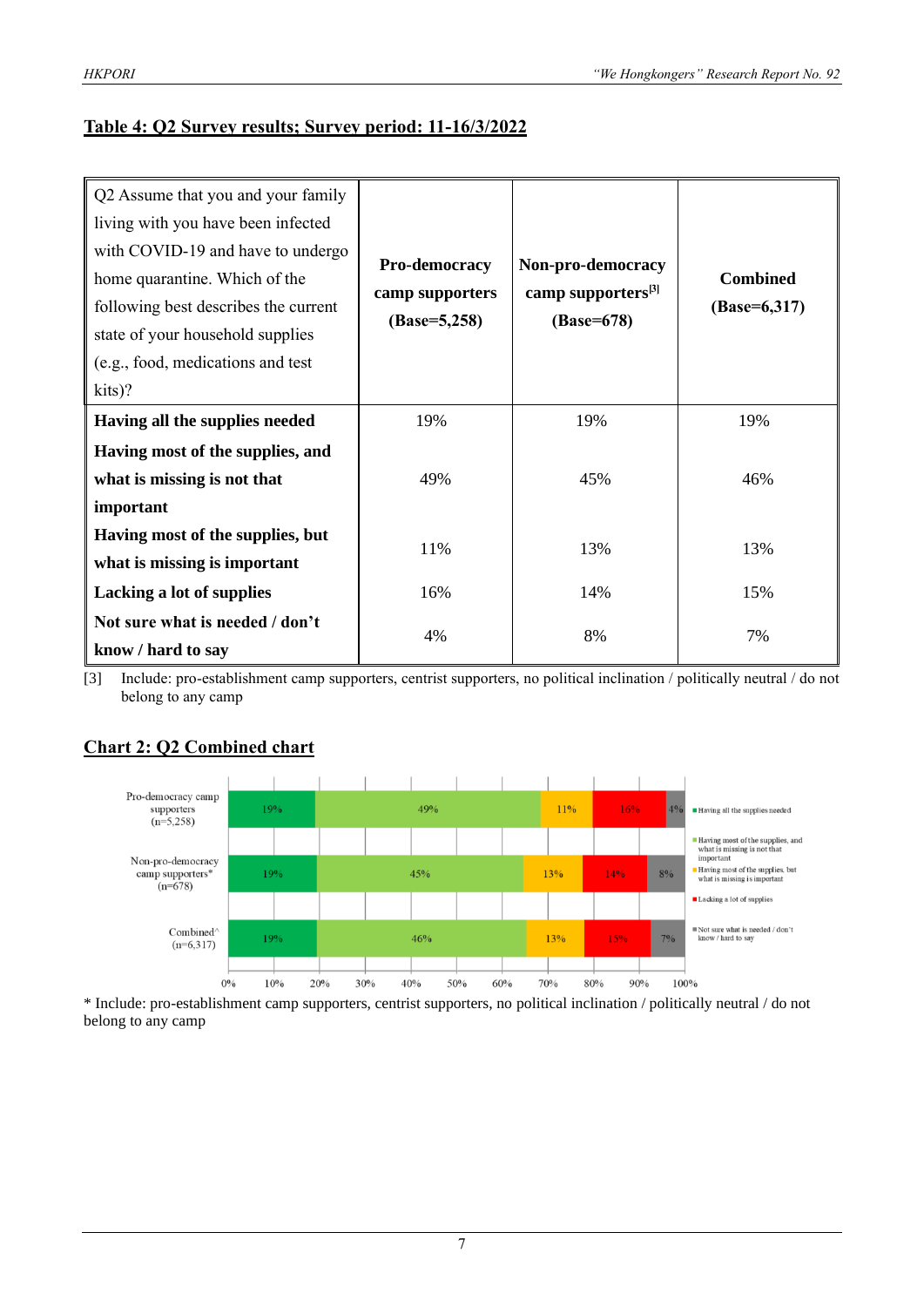| Q3a Assuming that the government has      |                 |                                |                                   |  |  |
|-------------------------------------------|-----------------|--------------------------------|-----------------------------------|--|--|
| decided to implement compulsory           |                 |                                |                                   |  |  |
| universal testing, how much do you        | Pro-democracy   | Non-pro-democracy              | <b>Combined</b><br>$(Base=6,316)$ |  |  |
| support or oppose the implementation of   | camp supporters | camp supporters <sup>[4]</sup> |                                   |  |  |
| requiring people to take rapid tests      | $(Base=5,259)$  | $(Base=675)$                   |                                   |  |  |
| daily at the same time?                   |                 |                                |                                   |  |  |
| <b>Strongly support</b>                   | 13%             | 36%                            | 28%                               |  |  |
| <b>Support</b><br><b>Somewhat support</b> | 34%<br>21%      | $\frac{1}{2}$ 58%<br>22%       | 49%<br>21%                        |  |  |
| <b>Half-half</b>                          | 27%             | 20%                            | 23%                               |  |  |
| <b>Somewhat oppose</b>                    | 16%<br>38%      | 9%<br>20%                      | 11%                               |  |  |
| <b>Oppose</b><br><b>Strongly oppose</b>   | 23%             | 12%                            | 16%                               |  |  |
| Don't know / hard to say                  | $1\%$           | $1\%$                          | $1\%$                             |  |  |
| Mean <sup>[5]</sup>                       | 2.9             | 3.6                            | 3.3                               |  |  |

[4] Include: pro-establishment camp supporters, centrist supporters, no political inclination / politically neutral / do not belong to any camp

[5] The mean value is calculated by quantifying all individual responses into 1, 2, 3, 4, 5 marks according to their degree of satisfaction level, where 1 is the lowest and 5 the highest, and then calculate the sample mean.



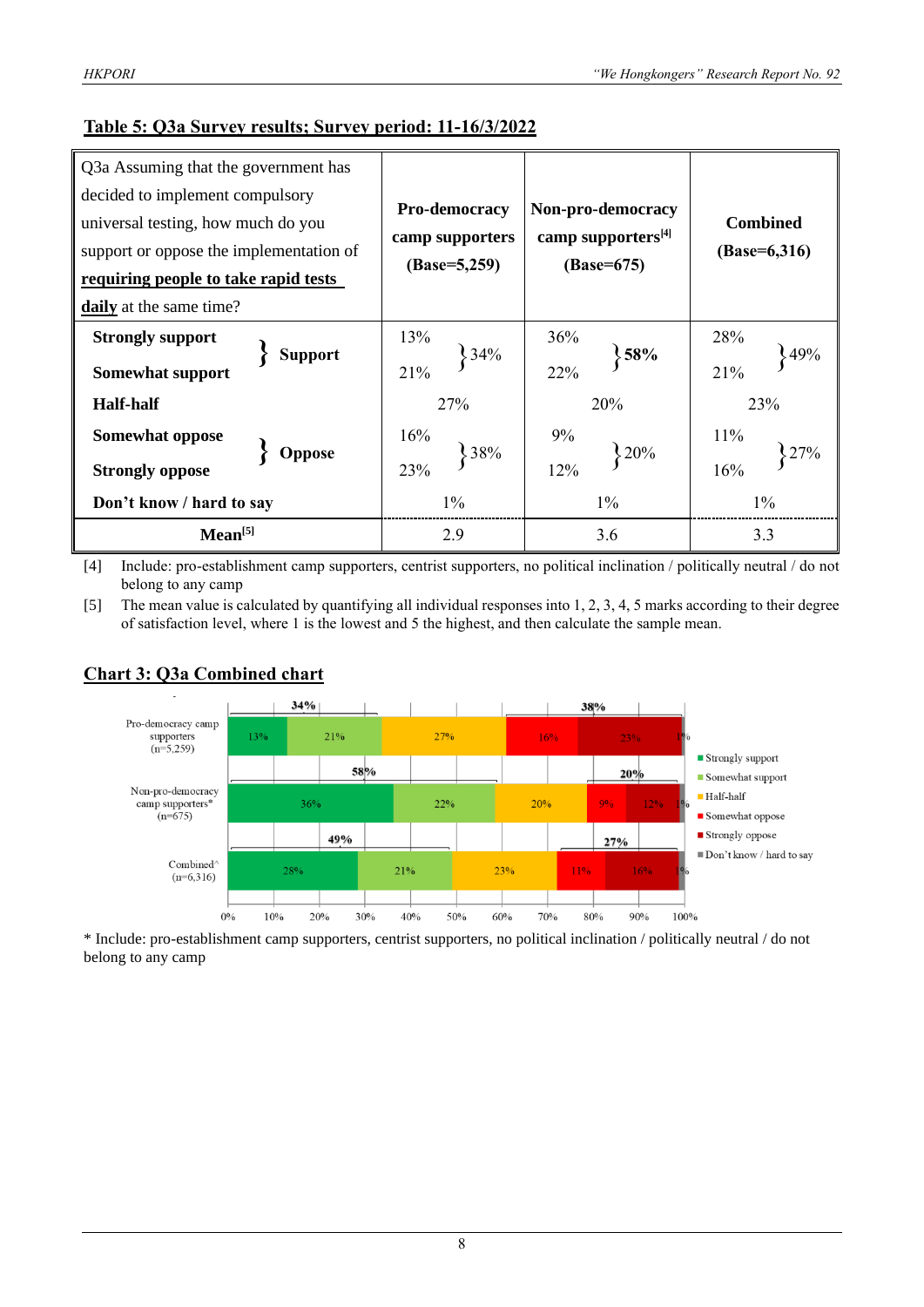#### **Table 6: Q3b Survey results; Survey period: 11-16/3/2022**

| Q3b Assuming that the government has      |                 |                                |                                   |  |  |
|-------------------------------------------|-----------------|--------------------------------|-----------------------------------|--|--|
| decided to implement compulsory           |                 |                                |                                   |  |  |
| universal testing, how much do you        | Pro-democracy   | Non-pro-democracy              | <b>Combined</b><br>$(Base=6,315)$ |  |  |
| support or oppose the implementation of   | camp supporters | camp supporters <sup>[6]</sup> |                                   |  |  |
| restricting people from going out         | $(Base=5,258)$  | (Base=675)                     |                                   |  |  |
| <b>unnecessarily</b> at the same time?    |                 |                                |                                   |  |  |
| <b>Strongly support</b>                   | 14%<br>32%      | 38%                            | 29%                               |  |  |
| <b>Support</b><br><b>Somewhat support</b> | 18%             | 64%<br>26%                     | $\frac{1}{2}$ 51%<br>23%          |  |  |
| <b>Half-half</b>                          | 26%             | 13%                            | 18%                               |  |  |
| Somewhat oppose                           | 14%<br>341%     | 5%<br>21%                      | 8%                                |  |  |
| <b>Oppose</b><br><b>Strongly oppose</b>   | 27%             | 16%                            | 21%                               |  |  |
| Don't know / hard to say                  | $1\%$           | $2\%$                          | 2%                                |  |  |
| Mean <sup>[7]</sup>                       | 2.8             | 3.7                            | 3.3                               |  |  |

[6] Include: pro-establishment camp supporters, centrist supporters, no political inclination / politically neutral / do not belong to any camp

[7] The mean value is calculated by quantifying all individual responses into 1, 2, 3, 4, 5 marks according to their degree of satisfaction level, where 1 is the lowest and 5 the highest, and then calculate the sample mean.

#### **Chart 4: Q3b Combined chart**

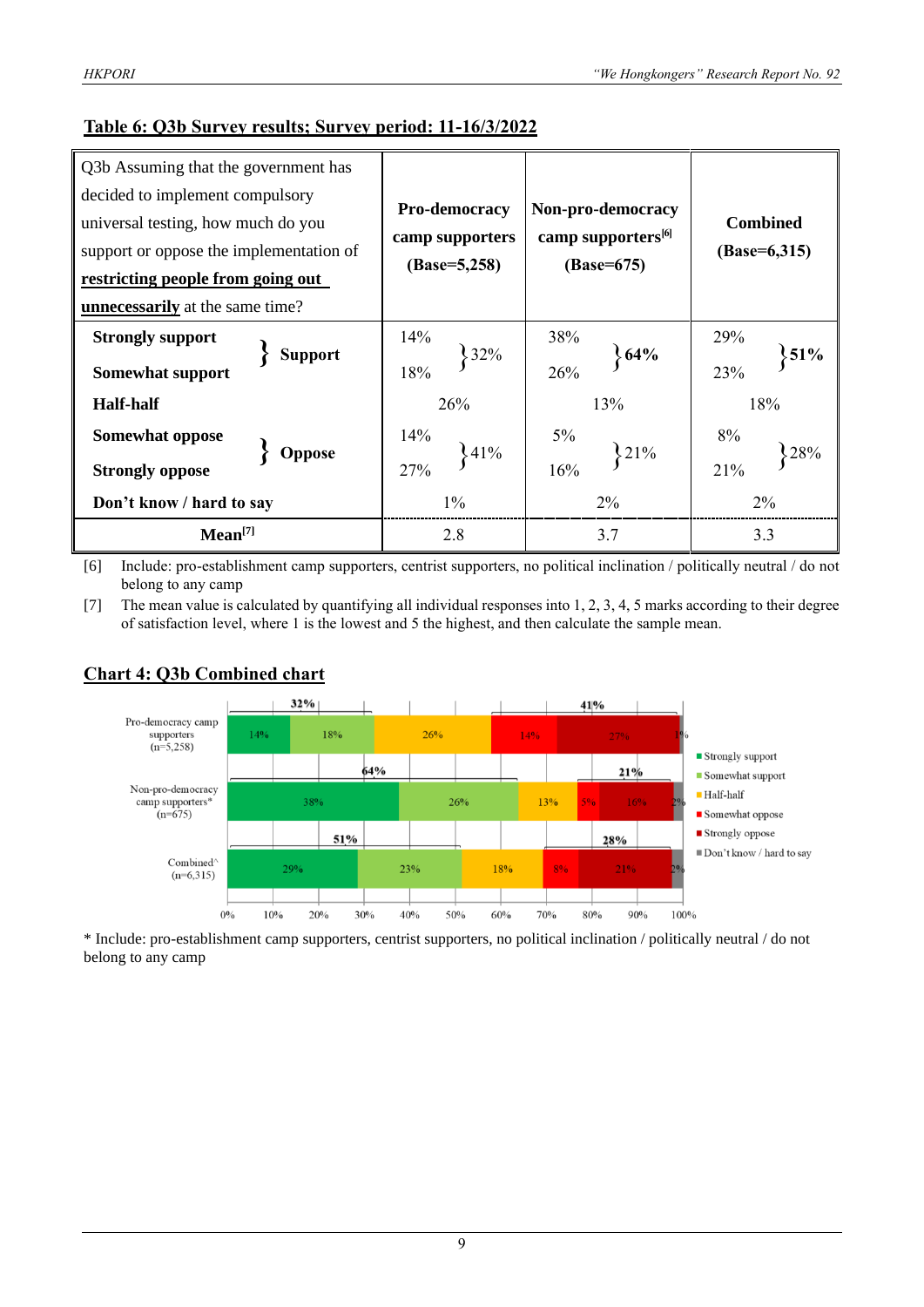#### **Table 7: Q3c Survey results; Survey period: 11-16/3/2022**

| Q3c Assuming that the government has      |                        |                                |                                   |  |  |
|-------------------------------------------|------------------------|--------------------------------|-----------------------------------|--|--|
| decided to implement compulsory           |                        |                                |                                   |  |  |
| universal testing, how much do you        |                        |                                | <b>Combined</b><br>$(Base=6,316)$ |  |  |
| support or oppose the implementation of   | Pro-democracy          | Non-pro-democracy              |                                   |  |  |
| requiring all confirmed patients to be    | camp supporters        | camp supporters <sup>[8]</sup> |                                   |  |  |
| admitted to isolation facilities or       | $(Base=5,257)$         | (Base=678)                     |                                   |  |  |
| hospitals (instead of home quarantine)    |                        |                                |                                   |  |  |
| at the same time?                         |                        |                                |                                   |  |  |
| <b>Strongly support</b>                   | 7%                     | 23%                            | 16%                               |  |  |
| <b>Support</b><br><b>Somewhat support</b> | $\frac{13\%}{ }$<br>5% | 36%<br>13%                     | 26%<br>9%                         |  |  |
| <b>Half-half</b>                          | 19%                    | 25%                            | 24%                               |  |  |
| Somewhat oppose                           | 16%                    | 10%                            | 13%                               |  |  |
| Oppose<br><b>Strongly oppose</b>          | 67%<br>51%             | 33%<br>23%                     | 46%<br>34%                        |  |  |
| Don't know / hard to say                  | $1\%$                  | $5\%$                          | 4%                                |  |  |
| Mean <sup>[9]</sup>                       | 2.0                    | 3.0                            | 2.6                               |  |  |

[8] Include: pro-establishment camp supporters, centrist supporters, no political inclination / politically neutral / do not belong to any camp

[9] The mean value is calculated by quantifying all individual responses into 1, 2, 3, 4, 5 marks according to their degree of satisfaction level, where 1 is the lowest and 5 the highest, and then calculate the sample mean.



#### **Chart 5: Q3c Combined chart**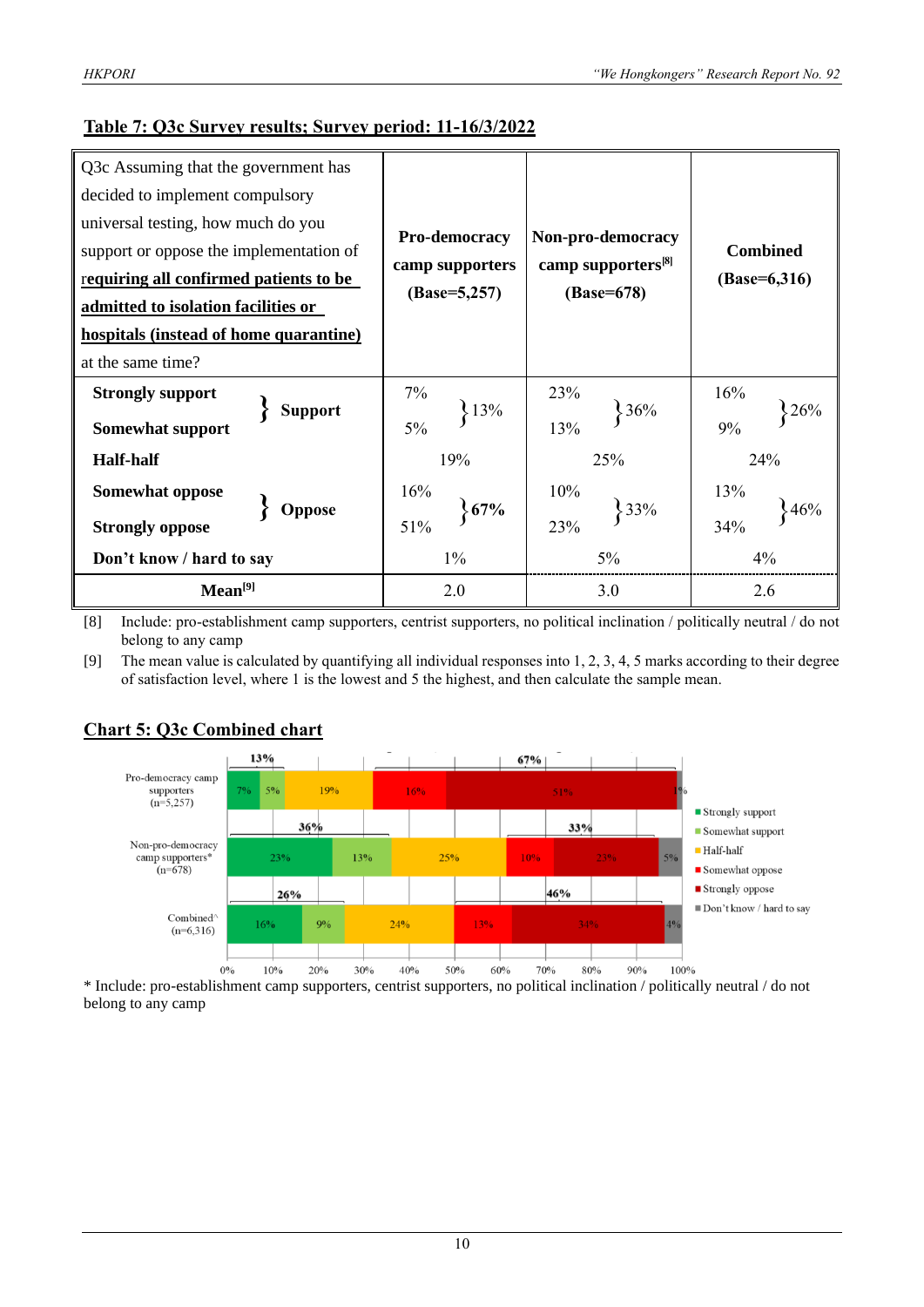#### **Table 8: Q4 Survey results; Survey period: 11-16/3/2022**

| Q4 How much will your household<br>income be affected if people are<br>restricted from going out during the<br>compulsory universal testing period? | Pro-democracy<br>camp supporters<br>$(Base=5,258)$ | Non-pro-democracy<br>camp supporters <sup>[10]</sup><br>(Base=678) | <b>Combined</b><br>$(Base=6,319)$ |
|-----------------------------------------------------------------------------------------------------------------------------------------------------|----------------------------------------------------|--------------------------------------------------------------------|-----------------------------------|
| <b>Highly affected</b>                                                                                                                              | 21%                                                | 12%                                                                | 18%                               |
| <b>Somewhat affected</b>                                                                                                                            | 26%                                                | 21%                                                                | 23%                               |
| <b>Slightly affected</b>                                                                                                                            | 14%                                                | 29%                                                                | 23%                               |
| Not affected                                                                                                                                        | 34%                                                | 35%                                                                | 33%                               |
| Don't know / hard to say                                                                                                                            | 3%                                                 | 3%                                                                 | 3%                                |

[10] Include: pro-establishment camp supporters, centrist supporters, no political inclination / politically neutral / do not belong to any camp

## **Chart 6: Q4 Combined chart**

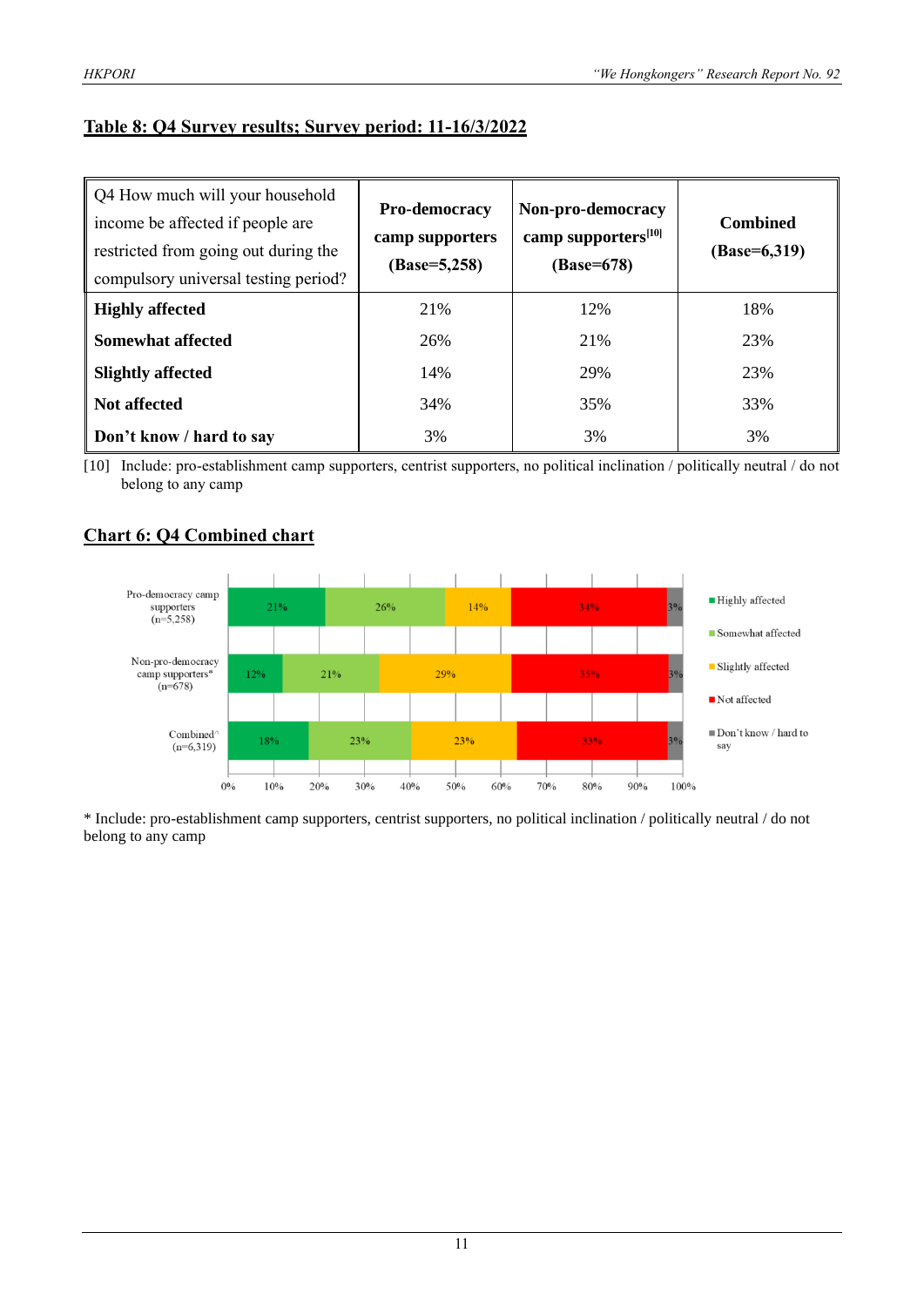#### **Table 9: Q5 Survey results; Survey period: 11-16/3/2022**

| Q5 How likely do you think you would be     |                 |                                 |                 |  |  |
|---------------------------------------------|-----------------|---------------------------------|-----------------|--|--|
| infected with COVID-19 when you go to       | Pro-democracy   | Non-pro-democracy               | <b>Combined</b> |  |  |
| have your specimen collected at the testing | camp supporters | camp supporters <sup>[11]</sup> |                 |  |  |
| station during the compulsory universal     | $(Base=5,262)$  | (Base=678)                      | $(Base=6,323)$  |  |  |
| testing period?                             |                 |                                 |                 |  |  |
| <b>Very likely</b><br><b>Likely</b>         | 45%<br>$,79\%$  | 19%<br>$\frac{1}{2}40\%$        | 29%<br>56%      |  |  |
| <b>Somewhat likely</b>                      | 33%             | 22%                             | 27%             |  |  |
| <b>Half-half</b>                            | 17%             | 29%                             | 23%             |  |  |
| Somewhat unlikely                           | $1\%$<br>.2%    | 16%                             | 11%             |  |  |
| <b>Unlikely</b><br>Very unlikely            | $1\%$           | 24%<br>8%                       | 16%<br>$5\%$    |  |  |
| Don't know / hard to say                    | 2%              | 7%                              | $5\%$           |  |  |
| Mean <sup>[12]</sup>                        | 4.2             | 3.3                             | 3.7             |  |  |

[11] Include: pro-establishment camp supporters, centrist supporters, no political inclination / politically neutral / do not belong to any camp

[12] The mean value is calculated by quantifying all individual responses into 1, 2, 3, 4, 5 marks according to their degree of satisfaction level, where 1 is the lowest and 5 the highest, and then calculate the sample mean.



#### **Chart 7: Q5 Combined chart**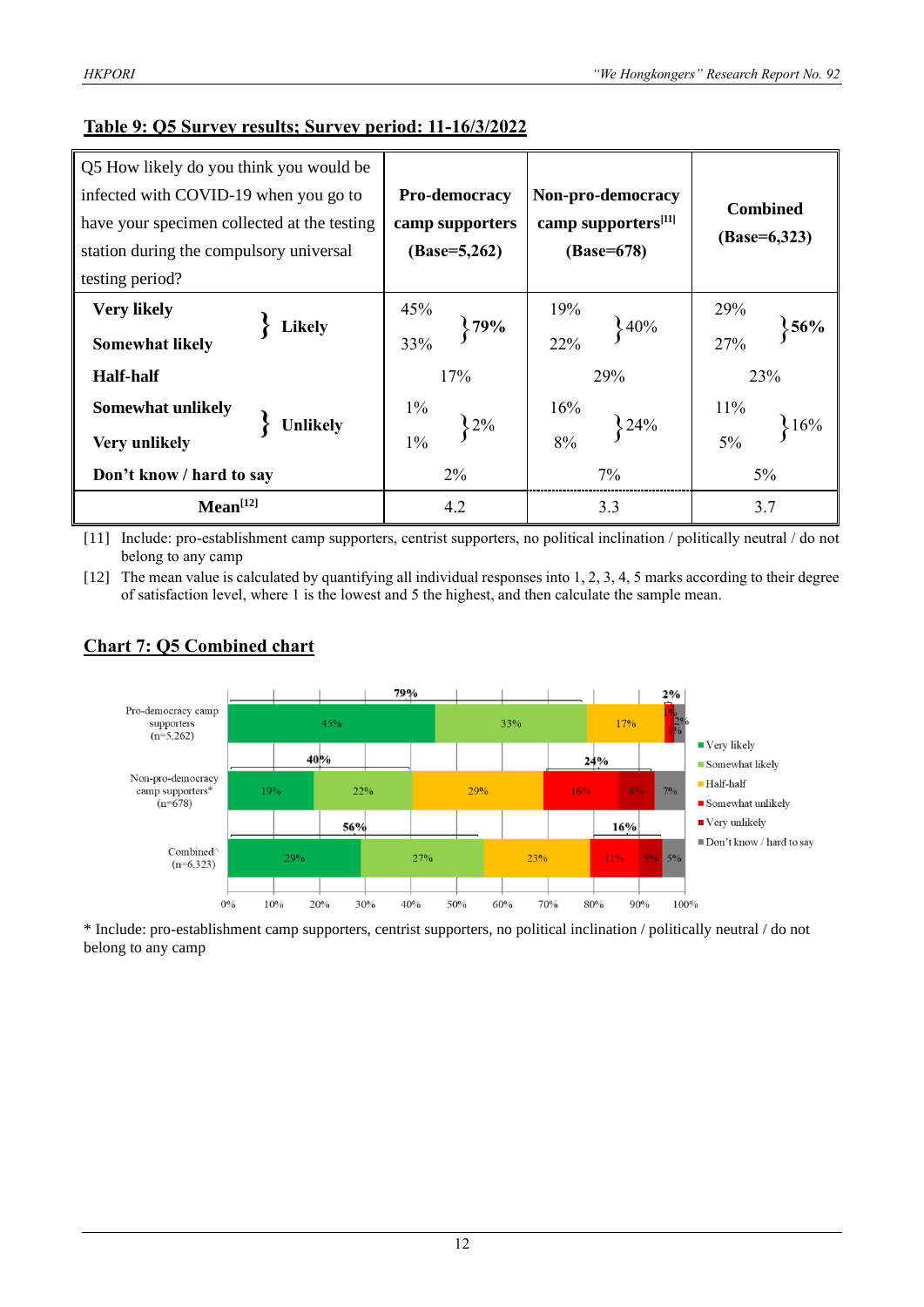# **Appendices**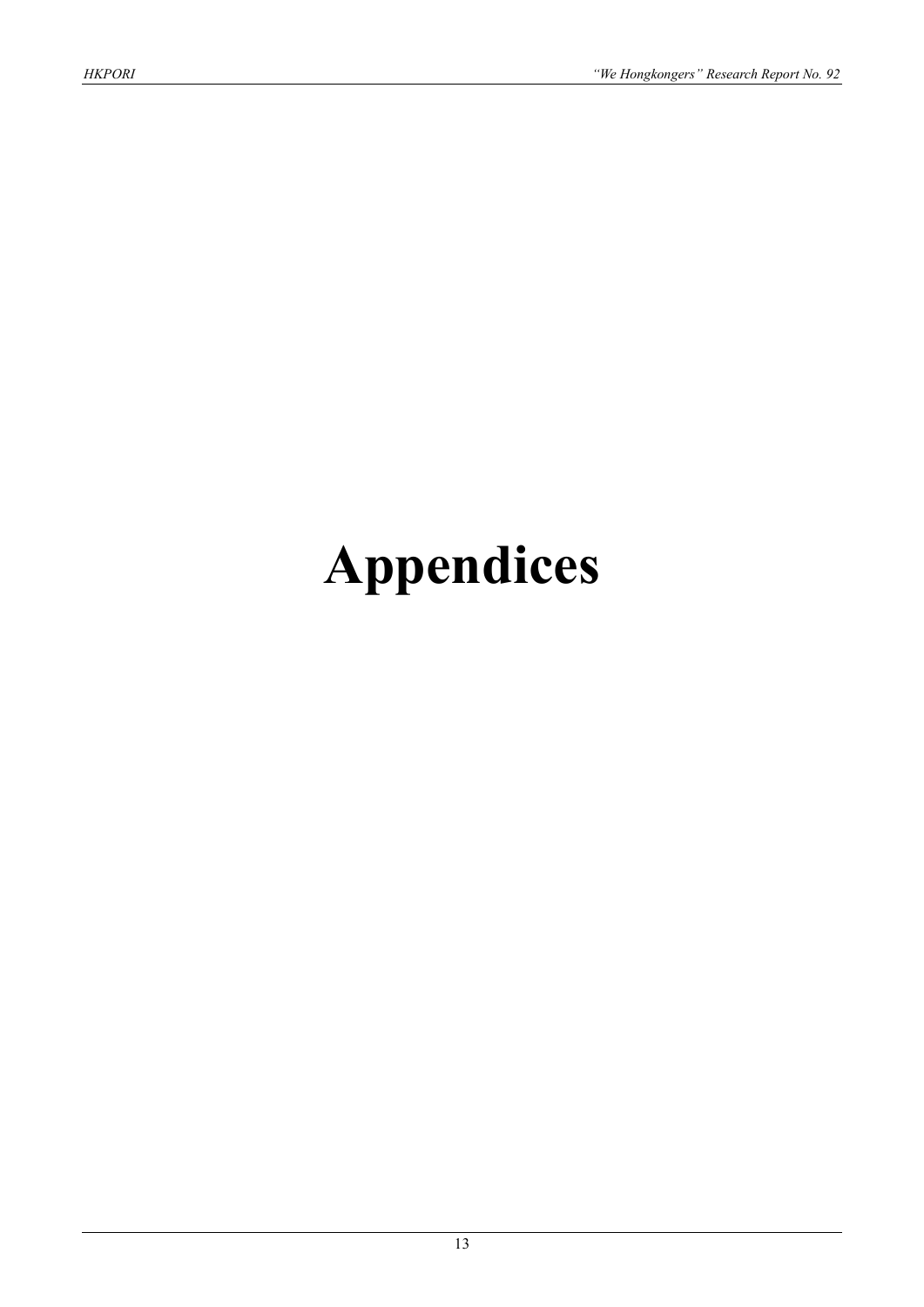# **Appendix 1: Demographic profile of respondents**

| Gender: |                   | Pro-democracy camp supporters |         |                 | Non-pro-democracy camp supporters # |      |                               |       | Total      |       |                 |        |        |
|---------|-------------------|-------------------------------|---------|-----------------|-------------------------------------|------|-------------------------------|-------|------------|-------|-----------------|--------|--------|
|         |                   | Raw sample                    |         | Weighted sample |                                     |      | Weighted sample<br>Raw sample |       | Raw sample |       | Weighted sample |        |        |
|         |                   | Freq                          | $\%$    | Freq            | $\%$                                | Freq | %                             | Freq  | %          | Freq  | %               | Freq   | %      |
| Male    |                   | 2,843                         | 54.0%   | 568             | 32.4%                               | 365  | 53.8%                         | 2,058 | 54.2%      | 3,381 | 53.5%           | 2,978  | 47.1%  |
| Female  |                   | 2,408                         | 45.8%   | 1,180           | 67.3%                               | 310  | 45.7%                         | 1,734 | 45.7%      | 2,922 | 46.2%           | 3,319  | 52.5%  |
| Other   |                   | 11                            | $0.2\%$ | 4               | $0.2\%$                             |      | 0.4%                          |       | 0.1%       | 19    | $0.3\%$         | 26     | 0.4%   |
|         | Total             | 5,262                         | 100.0%  | 1,752           | 100.0%                              | 678  | 100.0%                        | 3,797 | 100.0%     | 6,322 | 100.0%          | 6,323  | 100.0% |
|         | Missing $case(s)$ |                               |         |                 |                                     |      |                               |       |            |       |                 | $\leq$ |        |

| Age:            |       | Pro-democracy camp supporters |       |                 |                | Non-pro-democracy camp supporters # |                 |        |            | Total  |                 |        |  |
|-----------------|-------|-------------------------------|-------|-----------------|----------------|-------------------------------------|-----------------|--------|------------|--------|-----------------|--------|--|
|                 |       | Raw sample                    |       | Weighted sample | Raw sample     |                                     | Weighted sample |        | Raw sample |        | Weighted sample |        |  |
|                 | Freq  | %                             | Freq  | $\%$            | Freq           | %                                   | Freq            | %      | Freq       | %      | Freq            | %      |  |
| $12 - 29$       | 764   | 14.5%                         | 446   | 25.4%           | 43             | 6.3%                                | 503             | 13.3%  | 879        | 13.9%  | 1,251           | 19.8%  |  |
| $30 - 39$       | 1,301 | 24.8%                         | 211   | 12.0%           | 128            | 18.9%                               | 515             | 13.6%  | 1,526      | 24.2%  | 822             | 13.0%  |  |
| $40 - 49$       | 1,289 | 24.5%                         | 331   | 18.9%           | 156            | 23.0%                               | 710             | 18.7%  | 1,543      | 24.4%  | 1,192           | 18.9%  |  |
| $50 - 59$       | 1,185 | 22.5%                         | 414   | 23.7%           | 197            | 29.1%                               | 974             | 25.7%  | 1,464      | 23.2%  | 1,530           | 24.2%  |  |
| 60 or above     | 716   | 13.6%                         | 350   | 20.0%           | 154            | 22.7%                               | 1,095           | 28.8%  | 904        | 14.3%  | 1,528           | 24.2%  |  |
| Total           | 5,255 | 100.0%                        | 1,751 | 100.0%          | 678            | 100.0%                              | 3,797           | 100.0% | 6,316      | 100.0% | 6,323           | 100.0% |  |
| Missing case(s) | 8     |                               |       |                 | $\overline{0}$ |                                     |                 |        | 8          |        |                 |        |  |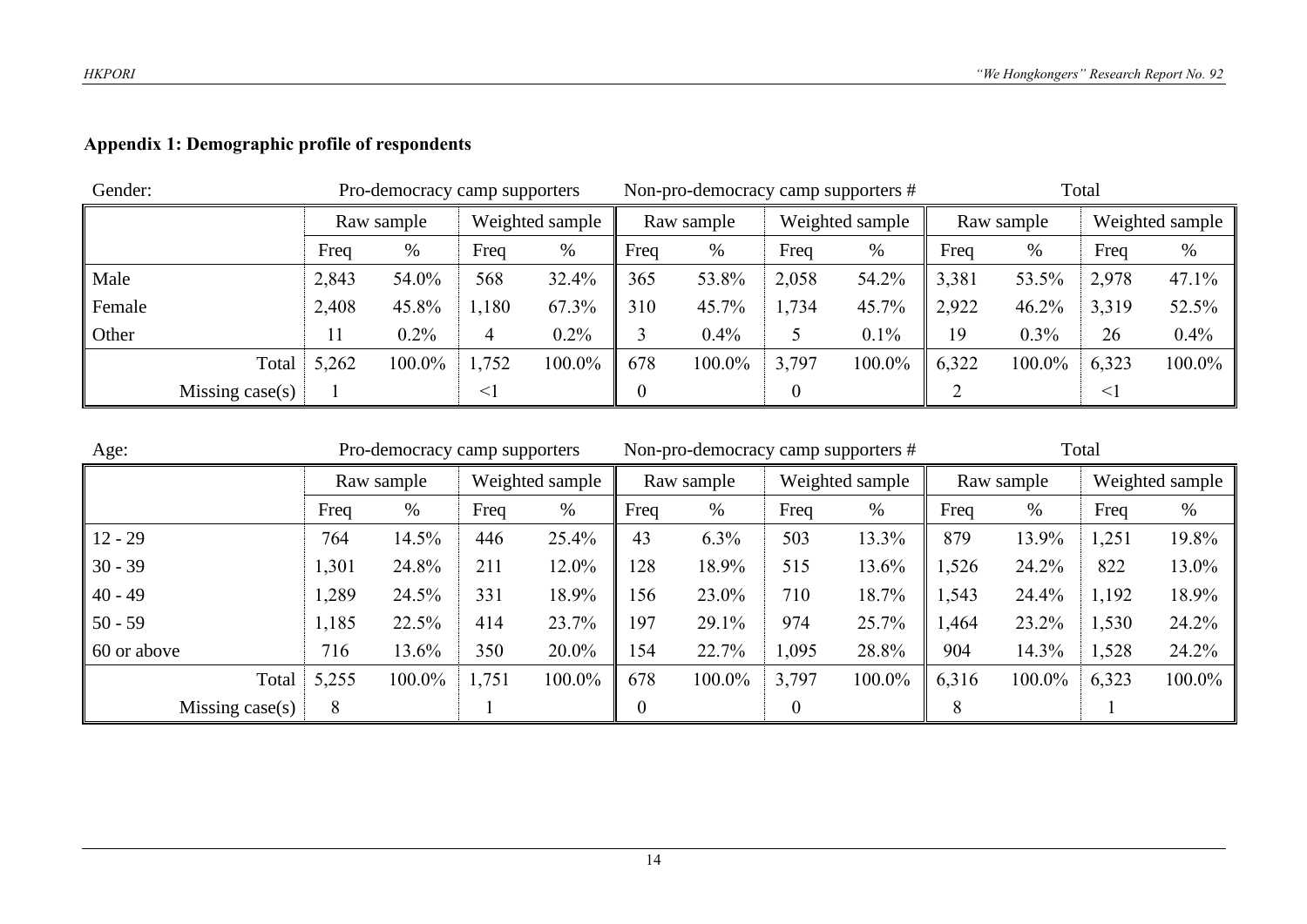| <b>Education attainment:</b> | Pro-democracy camp supporters |         |                 |        | Non-pro-democracy camp supporters # |        |                 |        | Total      |        |                 |        |
|------------------------------|-------------------------------|---------|-----------------|--------|-------------------------------------|--------|-----------------|--------|------------|--------|-----------------|--------|
|                              | Raw sample                    |         | Weighted sample |        | Raw sample                          |        | Weighted sample |        | Raw sample |        | Weighted sample |        |
|                              | Freq                          | %       | Freq            | %      | Freq                                | %      | Freq            | %      | Freq       | $\%$   | Freq            | %      |
| Primary or below             | 9                             | $0.2\%$ |                 | 0.2%   | 4                                   | 0.6%   | 41              | 1.1%   | 14         | 0.2%   | 47              | 0.8%   |
| Secondary                    | 799                           | 15.2%   | 822             | 46.9%  | 155                                 | 23.0%  | 1,368           | 36.3%  | 982        | 16.0%  | 2,315           | 37.8%  |
| Tertiary or above            | 4,446                         | 84.6%   | 927             | 52.9%  | 516                                 | 76.4%  | 2,362           | 62.6%  | 5,134      | 83.8%  | 3,768           | 61.5%  |
| Total                        | 5,254                         | 100.0%  | 1,752           | 100.0% | 675                                 | 100.0% | 3,771           | 100.0% | 6,130      | 100.0% | 6,130           | 100.0% |
| Missing $case(s)$            | 9                             |         |                 |        |                                     |        | 26              |        | 194        |        | 194             |        |

| Occupation:                | Pro-democracy camp supporters |            |       |                 | Non-pro-democracy camp supporters # |        |                 |        | Total |            |       |                 |
|----------------------------|-------------------------------|------------|-------|-----------------|-------------------------------------|--------|-----------------|--------|-------|------------|-------|-----------------|
|                            |                               | Raw sample |       | Weighted sample | Raw sample                          |        | Weighted sample |        |       | Raw sample |       | Weighted sample |
|                            | Freq                          | $\%$       | Freq  | $\%$            | Freq                                | %      | Freq            | $\%$   | Freq  | %          | Freq  | $\%$            |
| Administrators and         | 2,133                         | 40.6%      | 254   | 14.5%           | 244                                 | 36.1%  | 845             | 22.3%  | 2,440 | 39.9%      | 1,202 | 19.6%           |
| professionals              |                               |            |       |                 |                                     |        |                 |        |       |            |       |                 |
| Clerks and service workers | 1,405                         | 26.8%      | 457   | 26.1%           | 163                                 | 24.1%  | 1,032           | 27.2%  | 1,623 | 26.5%      | 1,633 | 26.7%           |
| Workers                    | 109                           | 2.1%       | 43    | 2.5%            | 25                                  | 3.7%   | 233             | 6.1%   | 138   | 2.3%       | 310   | 5.1%            |
| <b>Students</b>            | 205                           | 3.9%       | 138   | 7.9%            | 13                                  | 1.9%   | 177             | 4.7%   | 228   | 3.7%       | 401   | 6.6%            |
| Home-makers /              | 221                           | 4.2%       | 335   | 19.2%           | 26                                  | 3.8%   | 275             | 7.3%   | 255   | 4.2%       | 646   | 10.6%           |
| housewives                 |                               |            |       |                 |                                     |        |                 |        |       |            |       |                 |
| Others                     | 1,175                         | 22.4%      | 521   | 29.8%           | 205                                 | 30.3%  | 1,230           | 32.4%  | 1,437 | 23.5%      | 1,930 | 31.5%           |
| Total                      | 5,248                         | 100.0%     | 1,748 | 100.0%          | 676                                 | 100.0% | 3,792           | 100.0% | 6,121 | 100.0%     | 6,121 | 100.0%          |
| Missing $case(s)$          | 15                            |            | 4     |                 | C                                   |        |                 |        | 203   |            | 203   |                 |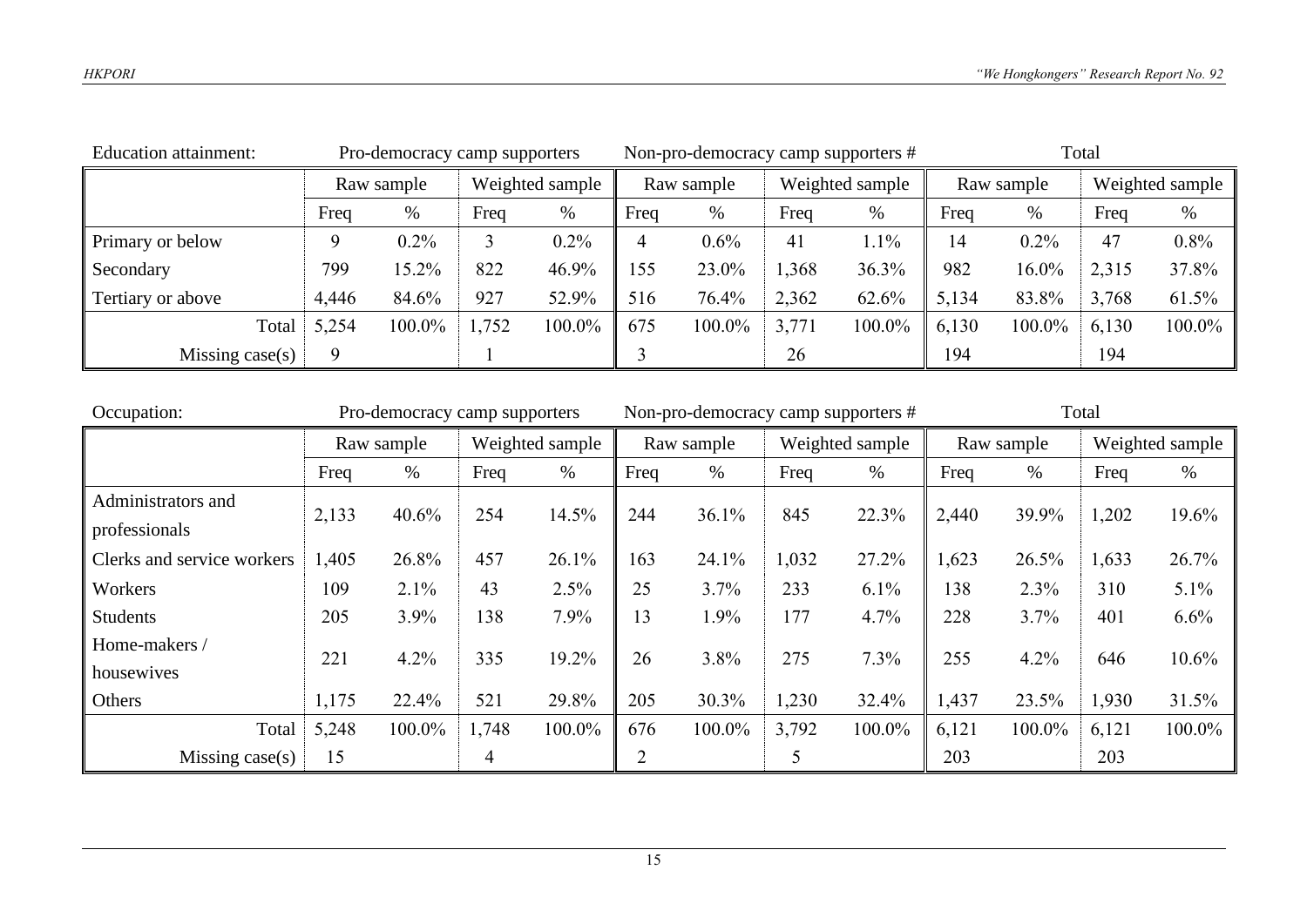| Political inclination:      | Pro-democracy camp supporters |                               |                |         | Non-pro-democracy camp supporters # |         |                  |         | Total |            |       |                 |
|-----------------------------|-------------------------------|-------------------------------|----------------|---------|-------------------------------------|---------|------------------|---------|-------|------------|-------|-----------------|
|                             |                               | Weighted sample<br>Raw sample |                |         | Raw sample                          |         | Weighted sample  |         |       | Raw sample |       | Weighted sample |
|                             | Freq                          | $\%$                          | Freq           | $\%$    | Freq                                | $\%$    | Freq             | $\%$    | Freq  | $\%$       | Freq  | $\%$            |
| Pro-democracy camp          | 3,072                         | 58.4%                         | 1,203          | 68.6%   | $\boldsymbol{0}$                    | $0.0\%$ | $\overline{0}$   | $0.0\%$ | 3,072 | 50.1%      | 1,203 | 19.6%           |
| Pro-establishment camp      | $\overline{0}$                | $0.0\%$                       | $\overline{0}$ | $0.0\%$ | 43                                  | 6.3%    | 1,008            | 26.5%   | 43    | $0.7\%$    | 1,008 | 16.4%           |
| Localist                    | 2,191                         | 41.6%                         | 550            | 31.4%   | $\boldsymbol{0}$                    | $0.0\%$ | $\boldsymbol{0}$ | $0.0\%$ | 2,191 | 35.7%      | 550   | $9.0\%$         |
| Centrist                    | $\mathbf{0}$                  | $0.0\%$                       | $\mathbf{0}$   | $0.0\%$ | 232                                 | 34.2%   | 935              | 24.6%   | 232   | 3.8%       | 935   | 15.2%           |
| Others                      | $\boldsymbol{0}$              | $0.0\%$                       | $\mathbf{0}$   | $0.0\%$ | $\overline{0}$                      | $0.0\%$ | $\boldsymbol{0}$ | $0.0\%$ | 66    | 1.1%       | 84    | 1.4%            |
| No political inclination /  |                               |                               |                |         |                                     |         |                  |         |       |            |       |                 |
| politically neutral / don't | $\overline{0}$                | $0.0\%$                       | $\mathbf{0}$   | $0.0\%$ | 403                                 | 59.4%   | 1,854            | 48.8%   | 403   | 6.6%       | 1,854 | 30.2%           |
| belong to any camp          |                               |                               |                |         |                                     |         |                  |         |       |            |       |                 |
| Don't know / hard to say    | $\overline{0}$                | $0.0\%$                       | $\mathbf{0}$   | $0.0\%$ | $\overline{0}$                      | $0.0\%$ | $\overline{0}$   | $0.0\%$ | 128   | 2.1%       | 500   | 8.1%            |
| Total                       | 5,263                         | 100.0%                        | 1,753          | 100.0%  | 678                                 | 100.0%  | 3,797            | 100.0%  | 6,135 | 100.0%     | 6,134 | 100.0%          |
| Missing $case(s)$           | $\mathbf{0}$                  |                               | $\overline{0}$ |         | 0                                   |         | 0                |         | 189   |            | 190   |                 |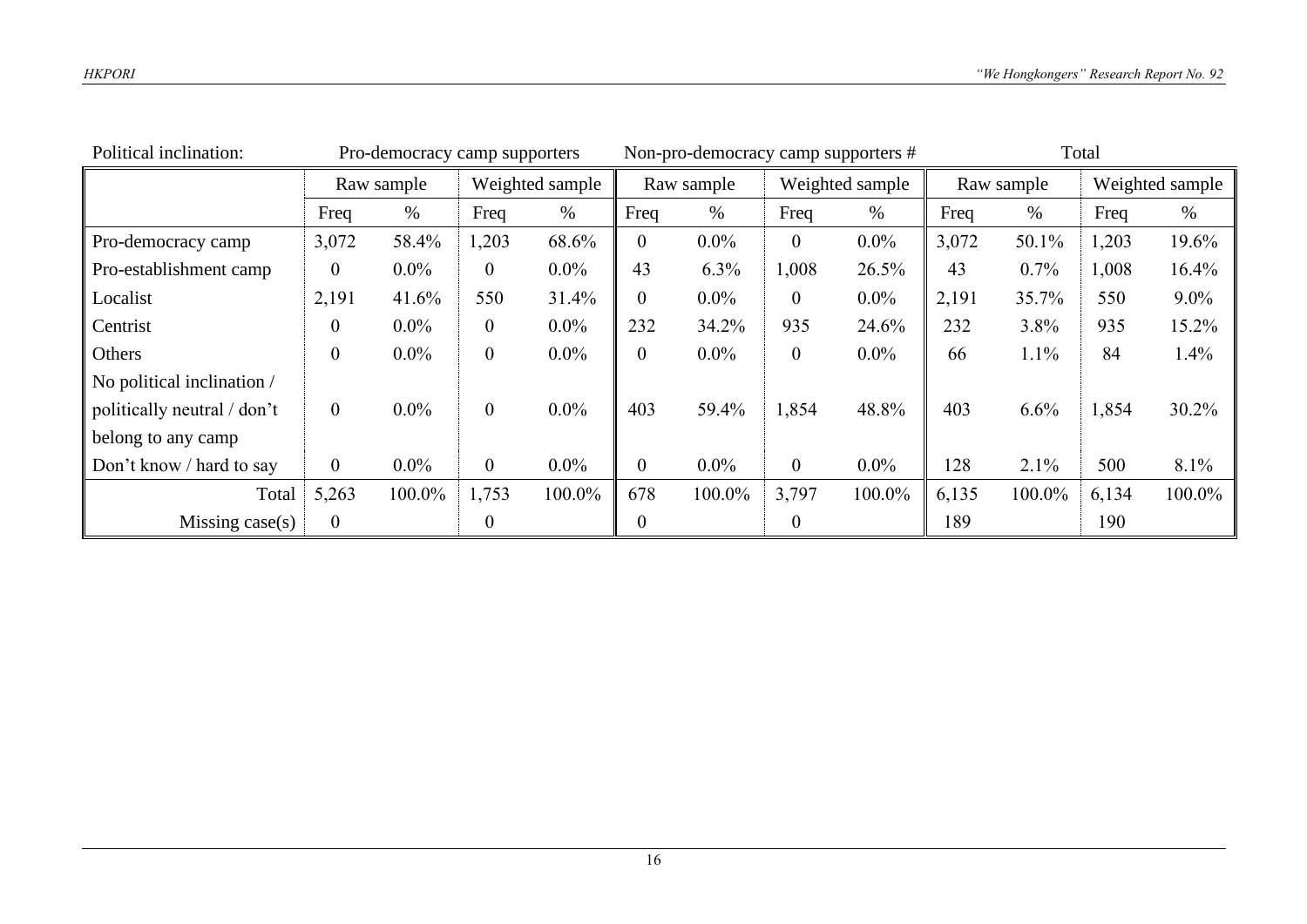# **Appendix 2: Contact Information**

| Total valid samples     | 6,324            |
|-------------------------|------------------|
| Survey period           | 11-16/3/2022     |
| Success rate            | $7.2\%$          |
| Questionnaires sent out | 87,907           |
| Questionnaires received | 6,787            |
| Ineligible samples      | 58               |
| Invalid samples         | $\boldsymbol{0}$ |
| Incomplete samples      | 405              |
| Standard error          | $0.6\%$          |
| Sampling error          | 1.2%             |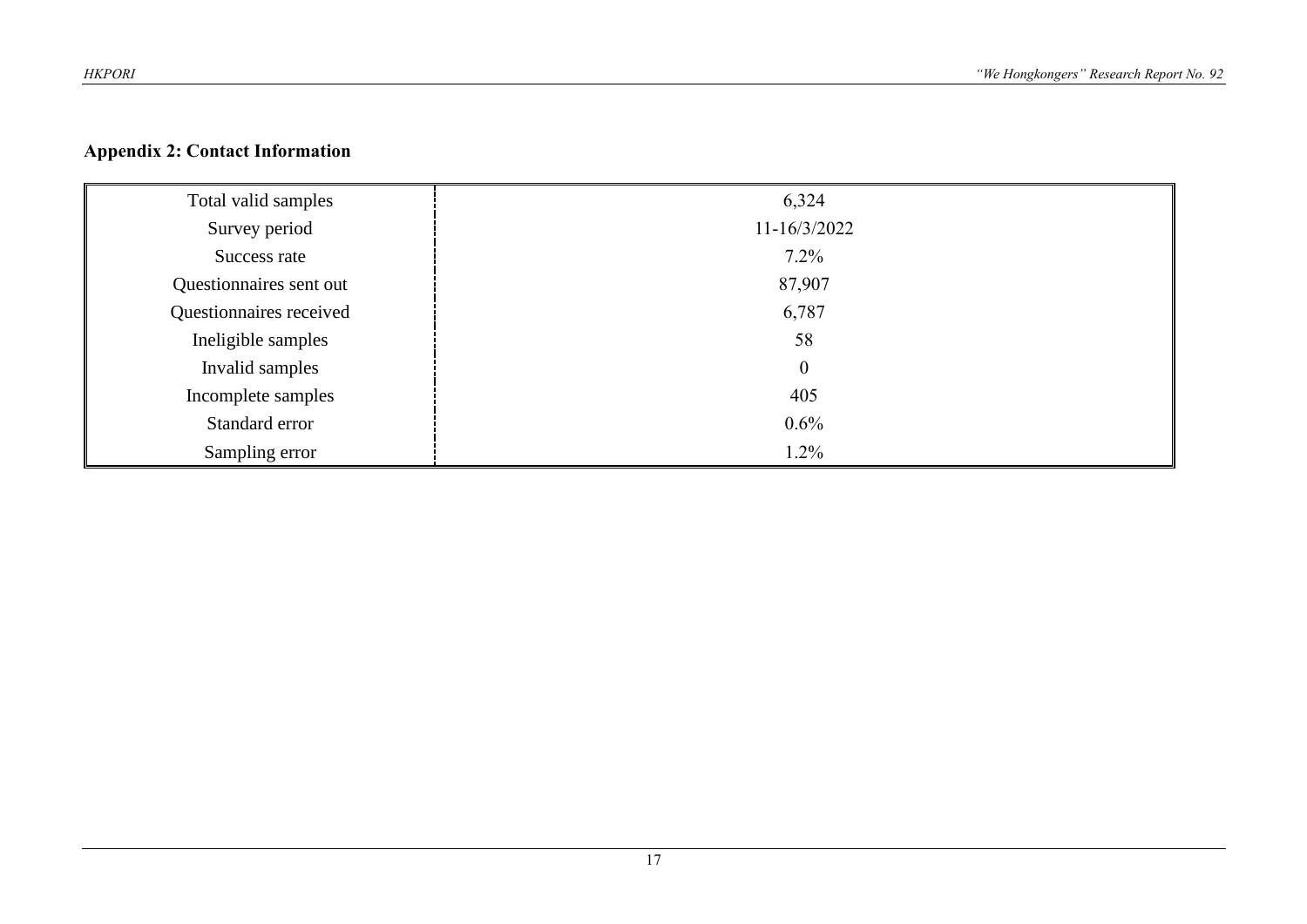#### **Appendix 3: Quantitative analyses**

#### **Q1 Survey results, by camp type; Survey period: 11-16/3/2022**

| Q1 Have you ever been confirmed to  | Pro-democracy camp supporters | Non-pro-democracy camp supporters # | Total          |
|-------------------------------------|-------------------------------|-------------------------------------|----------------|
| have COVID-19 (including a positive | Percentages                   | Percentages                         | Percentages    |
| result from a rapid test)?          | $(Base=5,258)$                | $(Base=677)$                        | $(Base=6,318)$ |
| Yes, fully recovered                | 12.7%                         | 14.3%                               | 14.8%          |
| Yes, not yet fully recovered        | 4.2%                          | 6.5%                                | 5.8%           |
| No                                  | 83.2%                         | 79.2%                               | 79.3%          |
| Total                               | 100.0%                        | 100.0%                              | 100.0%         |
| Refuse to answer8                   | 5                             |                                     | 6              |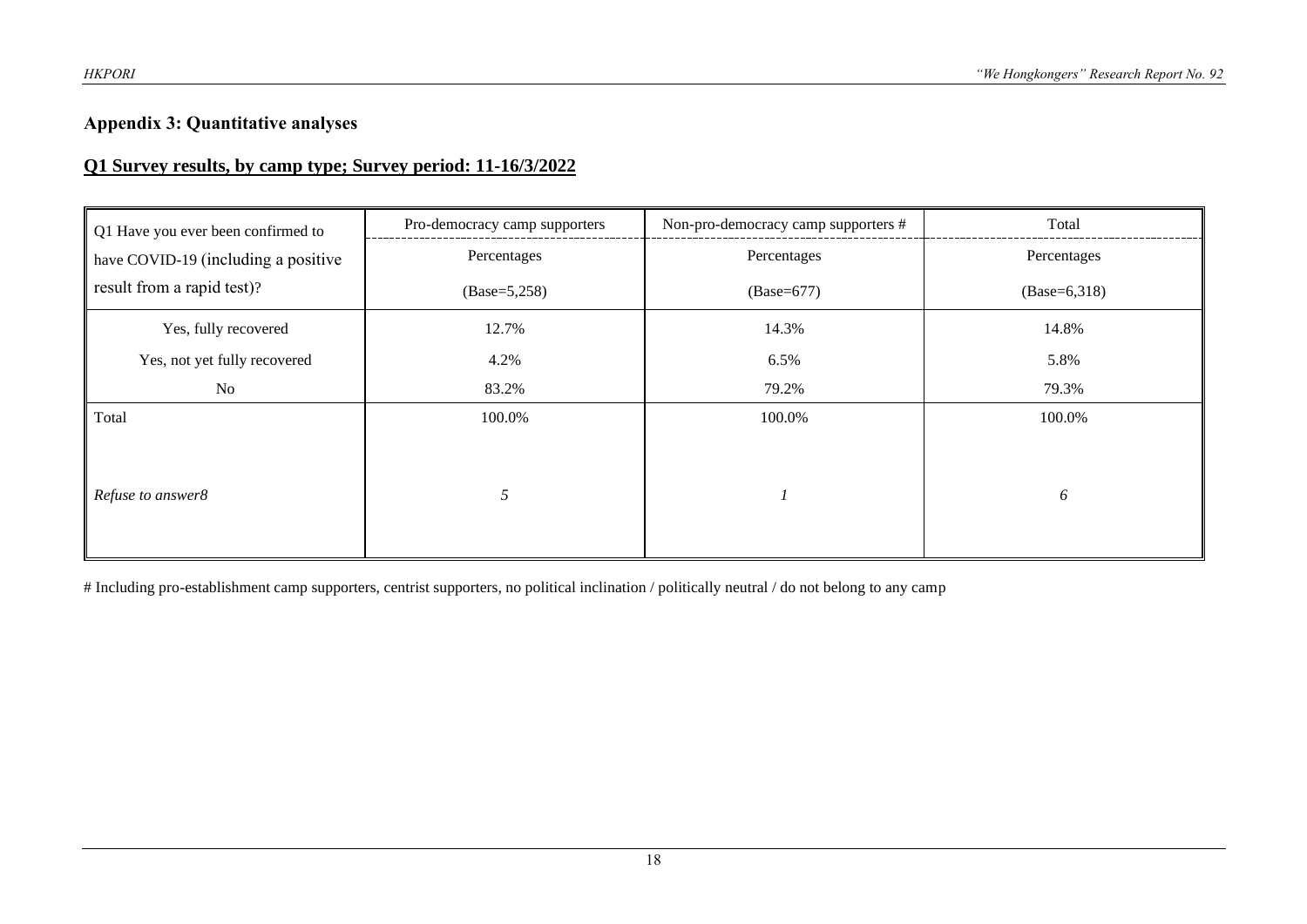#### **Q2 Survey results, by camp type; Survey period: 11-16/3/2022**

| Q2 Assume that you and your family living with                            | Pro-democracy camp supporters | Non-pro-democracy camp supporters # | Total          |
|---------------------------------------------------------------------------|-------------------------------|-------------------------------------|----------------|
| you have been infected with COVID-19 and have                             | Percentages                   | Percentages                         | Percentages    |
| to undergo home quarantine. Which of the                                  |                               |                                     |                |
| following best describes the current state of your                        | $(Base=5,258)$                | $(Base=678)$                        | $(Base=6,317)$ |
| household supplies?                                                       |                               |                                     |                |
| Having all the supplies needed                                            | 19.0%                         | 19.3%                               | 19.3%          |
| Having most of the supplies, and what is missing is<br>not that important | 49.3%                         | 45.2%                               | 45.9%          |
| Having most of the supplies, but what is missing is<br>important          | 11.4%                         | 12.9%                               | 12.7%          |
| Lacking a lot of supplies                                                 | 16.1%                         | 14.1%                               | 14.5%          |
| Not sure what is needed / don't know / hard to say                        | 4.1%                          | 8.3%                                | 7.5%           |
| Total                                                                     | 100.0%                        | 100.0%                              | 100.0%         |
| Refuse to answer                                                          | 5                             | $\mathcal O$                        | 5              |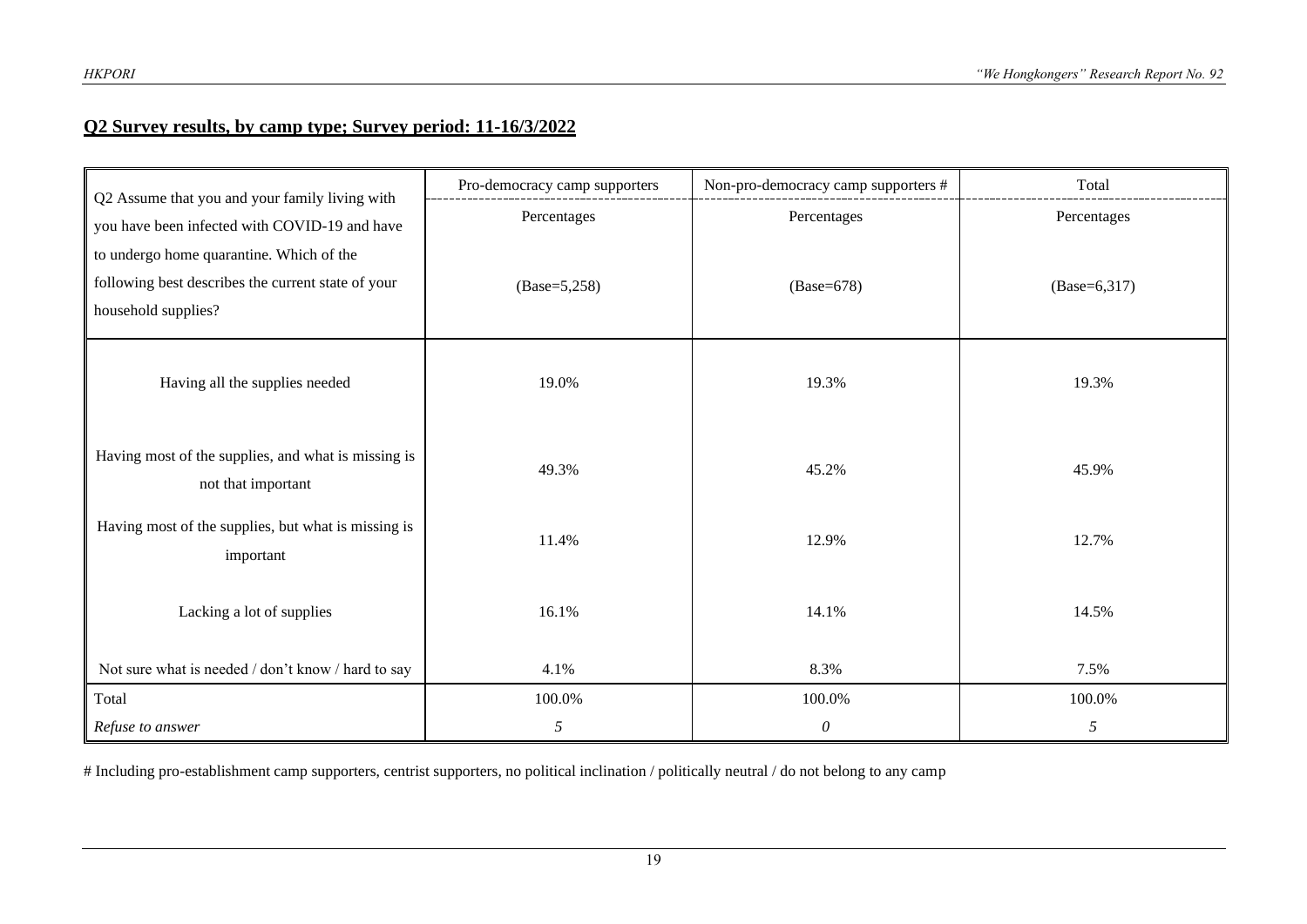#### **Q3a Survey results, by camp type; Survey period: 11-16/3/2022**

| Q3a Assuming that the government has       | Pro-democracy camp supporters |        |                 | Non-pro-democracy camp supporters # | Total          |                |  |
|--------------------------------------------|-------------------------------|--------|-----------------|-------------------------------------|----------------|----------------|--|
| decided to implement compulsory            | Percentages                   |        |                 | Percentages                         |                | Percentages    |  |
| universal testing, how much do you         |                               |        |                 |                                     |                |                |  |
| support or oppose the implementation of    |                               |        |                 |                                     |                |                |  |
| the following measures at the same time?   | $(Base=5,259)$                |        |                 | $(Base=675)$                        |                | $(Base=6,316)$ |  |
| [Require people to take rapid tests daily] |                               |        |                 |                                     |                |                |  |
| Strongly support<br>}Support               | 12.9%                         | }33.6% | 36.2%<br>}58.5% |                                     | 28.4%          | 149.0%         |  |
| Somewhat support                           | 20.7%                         |        | 22.3%           |                                     | 20.6%          |                |  |
| Half-half                                  | 27.3%                         |        |                 | 20.1%                               |                | 23.0%          |  |
| Somewhat oppose                            | 15.6%                         |        |                 |                                     | 10.7%          |                |  |
| }Oppose<br>Strongly oppose                 | 22.8%                         | }38.4% | 11.8%           | }20.3%                              | 16.1%          | 26.8%          |  |
| Don't know / hard to say                   | 0.6%                          |        |                 | 1.1%                                | 1.2%           |                |  |
| Total                                      | 100.0%                        |        |                 | 100.0%                              |                | 100.0%         |  |
| Mean values                                | 2.9                           |        |                 | 3.6                                 |                | 3.3            |  |
| Standard error of mean                     | < 0.1                         |        |                 | < 0.1                               |                | < 0.1          |  |
| Median                                     |                               | 3.0    |                 | 4.0                                 |                | 3.0            |  |
| Refuse to answer                           | $\overline{\mathcal{A}}$      |        |                 | $\mathfrak{Z}$                      | $\overline{7}$ |                |  |
| Net value (Support-Oppose)                 | $-4.8%$                       |        |                 | $+38.2%$                            |                | $+22.3%$       |  |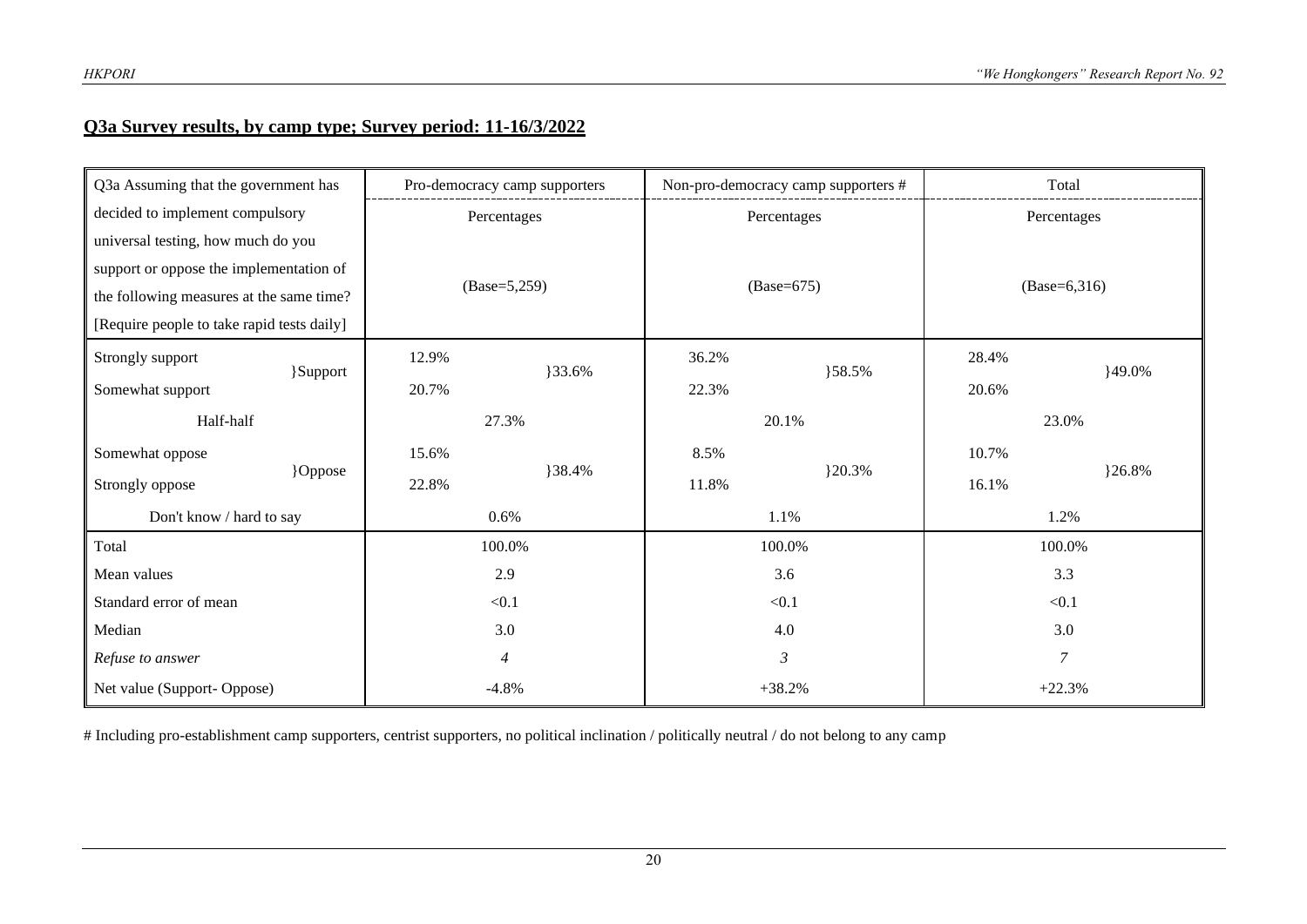#### **Q3b Survey results, by camp type; Survey period: 11-16/3/2022**

| Q3b Assuming that the government has     |       |       | Pro-democracy camp supporters |       | Non-pro-democracy camp supporters # |                | Total       |  |
|------------------------------------------|-------|-------|-------------------------------|-------|-------------------------------------|----------------|-------------|--|
| decided to implement compulsory          |       |       | Percentages                   |       | Percentages                         |                | Percentages |  |
| universal testing, how much do you       |       |       |                               |       |                                     |                |             |  |
| support or oppose the implementation of  |       |       |                               |       |                                     |                |             |  |
| the following measures at the same time? |       |       | $(Base=5,258)$                |       | $(Base=675)$                        | $(Base=6,315)$ |             |  |
| [Restrict people from going out          |       |       |                               |       |                                     |                |             |  |
| unnecessarily]                           |       |       |                               |       |                                     |                |             |  |
| Strongly support<br>}Support             |       | 13.7% | 32.1%                         | 37.6% | $63.8\%$                            | 28.6%          | $\{51.4\%$  |  |
| Somewhat support                         |       | 18.5% |                               | 26.2% |                                     | 22.9%          |             |  |
| Half-half                                |       |       | 25.7%                         |       | 12.9%                               |                | 17.7%       |  |
| Somewhat oppose                          |       | 14.5% |                               | 4.8%  |                                     | 7.8%           |             |  |
| }Oppose<br>Strongly oppose               |       | 26.9% | ${41.4%$                      | 16.3% | 321.1%                              | 20.5%          | }28.4%      |  |
| Don't know / hard to say                 |       |       | 0.8%                          |       | 2.2%                                | 2.4%           |             |  |
| Total                                    |       |       | 100.0%                        |       | 100.0%                              | 100.0%         |             |  |
| Mean values                              |       |       | 2.8                           |       | 3.7                                 |                | 3.3         |  |
| Standard error of mean                   | < 0.1 |       |                               | < 0.1 | < 0.1                               |                |             |  |
| Median                                   | 3.0   |       |                               | 4.0   | 4.0                                 |                |             |  |
| Refuse to answer                         | 5     |       |                               | 3     | $\boldsymbol{\delta}$               |                |             |  |
| Net value (Support-Oppose)               |       |       | $-9.2%$                       |       | $+42.7%$                            |                | $+23.1%$    |  |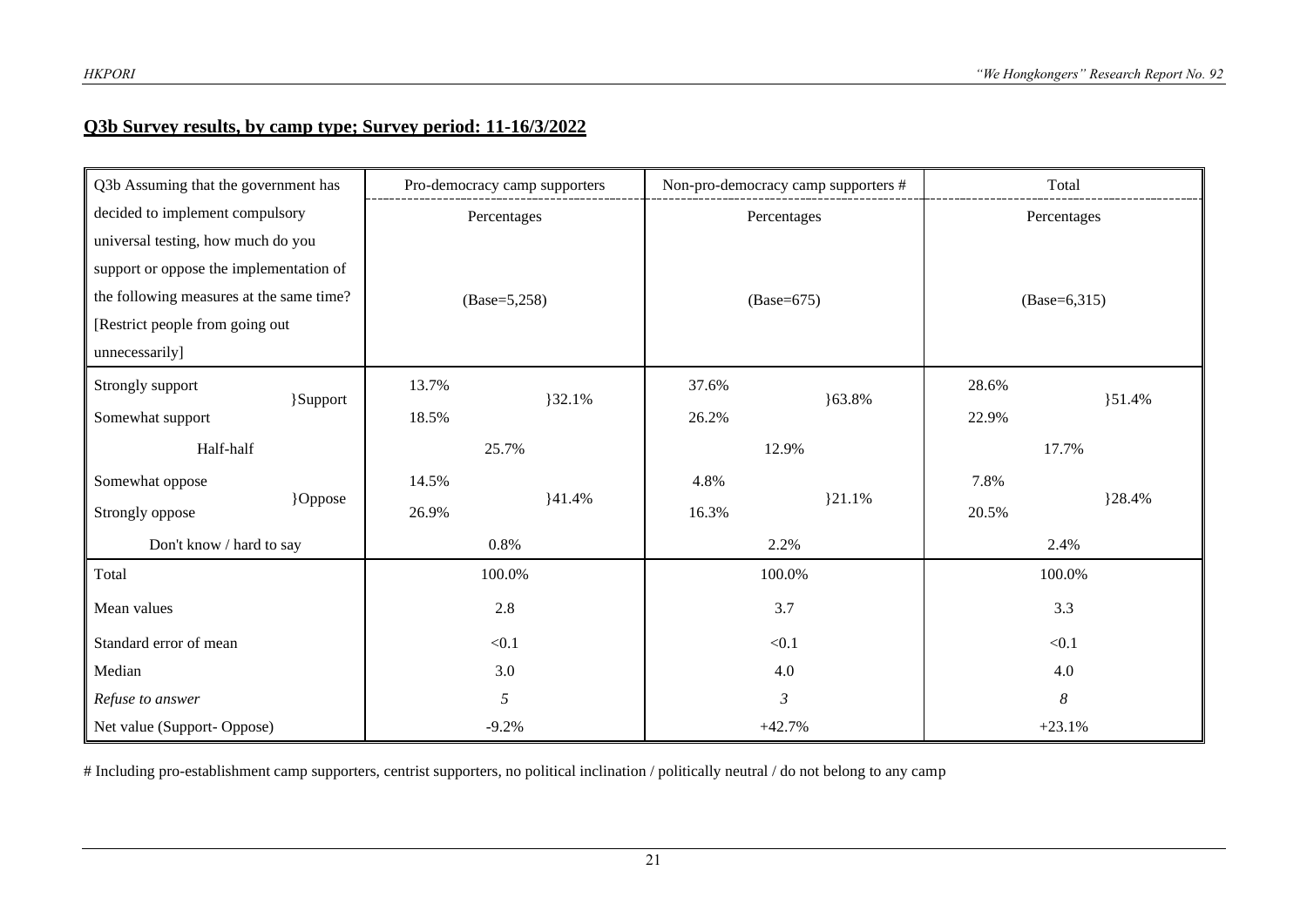#### **Q3c Survey results, by camp type; Survey period: 11-16/3/2022**

| Q3c Assuming that the government has     |          |       | Pro-democracy camp supporters |                 | Non-pro-democracy camp supporters # | Total          |        |  |
|------------------------------------------|----------|-------|-------------------------------|-----------------|-------------------------------------|----------------|--------|--|
| decided to implement compulsory          |          |       | Percentages                   |                 | Percentages                         | Percentages    |        |  |
| universal testing, how much do you       |          |       |                               |                 |                                     |                |        |  |
| support or oppose the implementation of  |          |       |                               |                 |                                     |                |        |  |
| the following measures at the same time? |          |       |                               |                 |                                     |                |        |  |
| [Require all confirmed patients to be    |          |       | $(Base=5,257)$                |                 | $(Base=678)$                        | $(Base=6,316)$ |        |  |
| admitted to isolation facilities or      |          |       |                               |                 |                                     |                |        |  |
| hospitals]                               |          |       |                               |                 |                                     |                |        |  |
| Strongly support                         | }Support | 7.2%  | 12.6%                         | 23.1%<br>}36.1% |                                     | 16.4%          | }25.9% |  |
| Somewhat support                         |          | 5.4%  |                               | 13.0%           |                                     | 9.4%           |        |  |
| Half-half                                |          |       | 19.4%                         |                 | 25.2%                               | 24.0%          |        |  |
| Somewhat oppose                          |          | 16.1% |                               | 10.3%           |                                     | 12.7%          |        |  |
| Strongly oppose                          | }Oppose  | 50.8% | $66.9\%$                      | 23.1%           | }33.4%                              | 33.6%          | }46.3% |  |
| Don't know / hard to say                 |          |       | 1.1%                          |                 | 5.2%                                | 3.9%           |        |  |
| Total                                    |          |       | 100.0%                        |                 | 100.0%                              | 100.0%         |        |  |
| Mean values                              |          |       | 2.0                           |                 | 3.0                                 |                | 2.6    |  |
| Standard error of mean                   |          | < 0.1 |                               |                 | < 0.1                               | < 0.1          |        |  |
| Median                                   |          | 1.0   |                               |                 | 3.0                                 | 3.0            |        |  |
| Refuse to answer                         |          |       | 6                             |                 | $\theta$                            | 6              |        |  |
| Net value (Support- Oppose)              |          |       | $-54.3%$                      |                 | $+2.7%$                             | $-20.4%$       |        |  |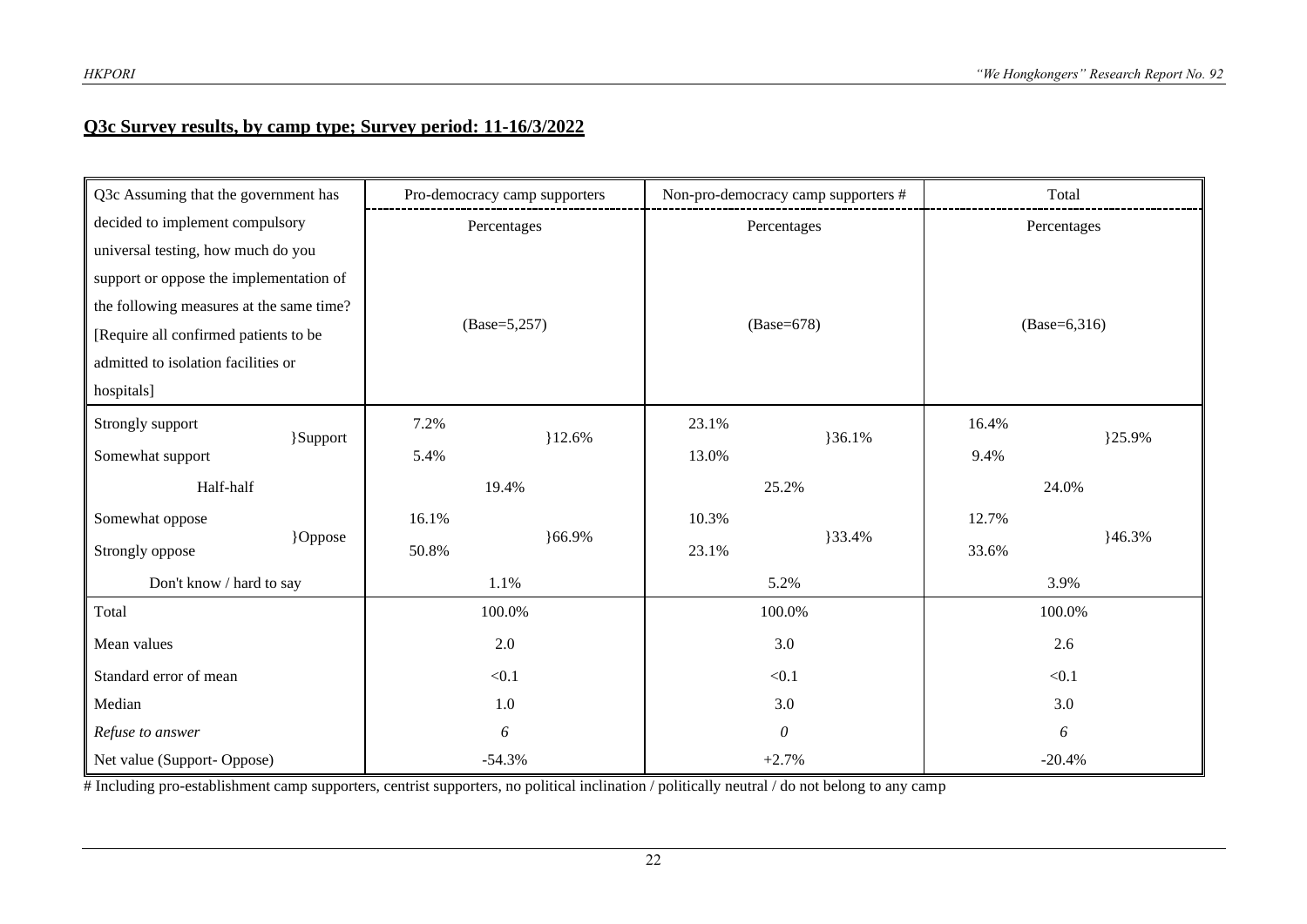#### **Q4 Survey results, by camp type; Survey period: 11-16/3/2022**

| Q4 How much will your household                                   | Pro-democracy camp supporters | Non-pro-democracy camp supporters # | Total          |
|-------------------------------------------------------------------|-------------------------------|-------------------------------------|----------------|
| income be affected if people are restricted                       | Percentages                   | Percentages                         | Percentages    |
| from going out during the compulsory<br>universal testing period? | $(Base=5,258)$                | $(Base=678)$                        | $(Base=6,319)$ |
| Highly affected                                                   | 21.4%                         | 11.9%                               | 17.7%          |
| Somewhat affected                                                 | 26.3%                         | 21.3%                               | 22.6%          |
| Slightly affected                                                 | 14.5%                         | 29.1%                               | 23.2%          |
| Not affected                                                      | 34.4%                         | 34.5%                               | 33.2%          |
| Don't know / hard to say                                          | 3.5%                          | 3.2%                                | 3.4%           |
| Total                                                             | 100.0%                        | 100.0%                              | 100.0%         |
| Refuse to answer                                                  | 5                             | $\theta$                            | 5              |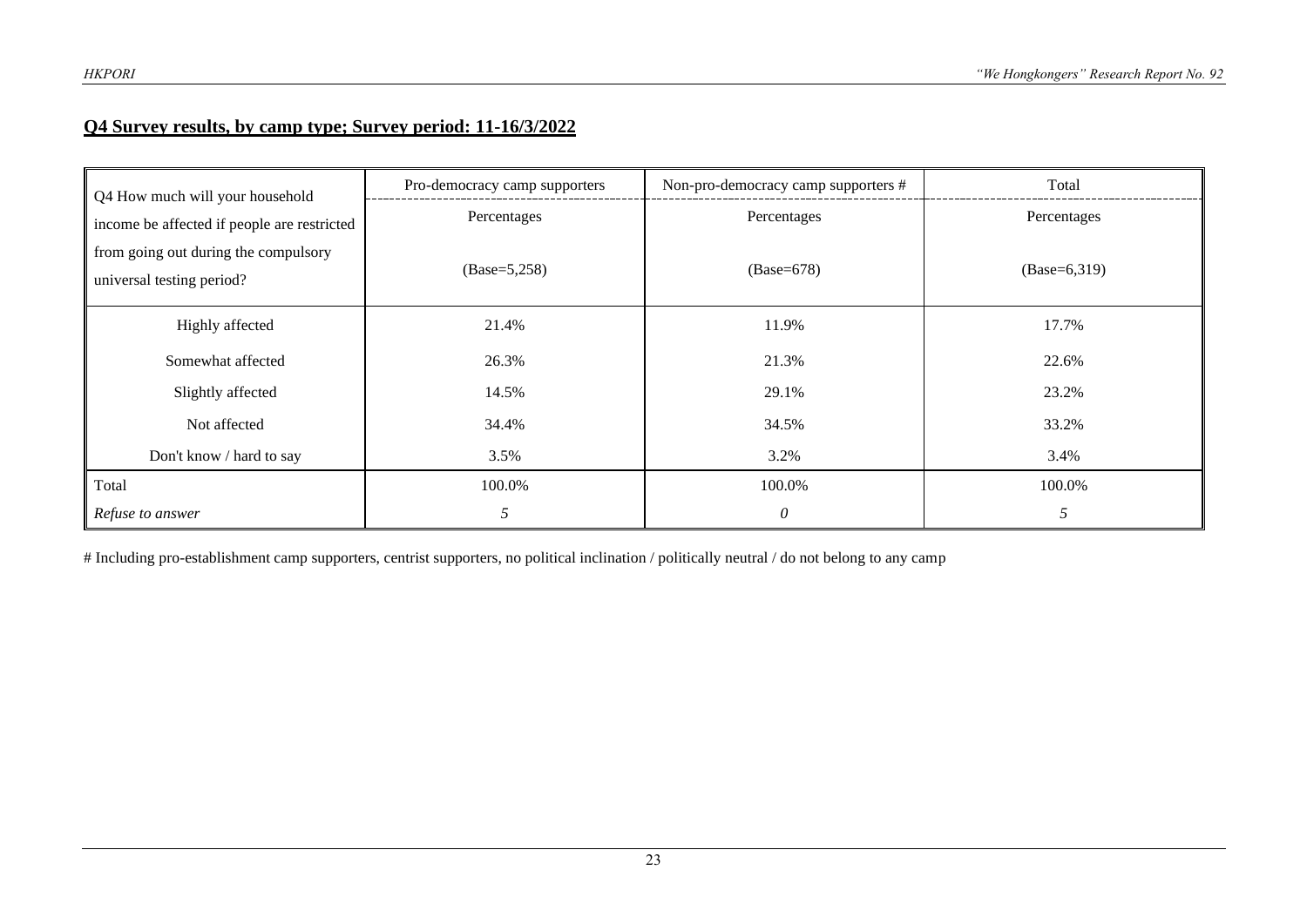#### **Q5 Survey results, by camp type; Survey period: 11-16/3/2022**

| Q5 How likely do you think you would   | Pro-democracy camp supporters |                |                | Non-pro-democracy camp supporters # |                | Total            |  |
|----------------------------------------|-------------------------------|----------------|----------------|-------------------------------------|----------------|------------------|--|
| be infected with COVID-19 when you go  | Percentages                   |                |                | Percentages                         |                | Percentages      |  |
| to have your specimen collected at the |                               |                |                |                                     |                |                  |  |
| testing station during the compulsory  |                               | $(Base=5,262)$ |                | $(Base=678)$                        | $(Base=6,323)$ |                  |  |
| universal testing period?              |                               |                |                |                                     |                |                  |  |
| Very likely<br>}Likely                 | 45.3%                         | }78.5%         | 18.7%<br>40.4% |                                     | 29.1%          | $\{56.0\%$       |  |
| Somewhat likely                        | 33.2%                         |                | 21.7%          |                                     | 26.9%          |                  |  |
| Half-half                              |                               | 17.0%          |                | 28.6%                               |                | 23.3%            |  |
| Somewhat unlikely                      | 1.3%                          |                |                |                                     | 10.6%          |                  |  |
| }Unlikely<br>Very unlikely             | 0.8%                          | $\{2.1\%$      | 8.1%           | ${24.4%$                            | 5.2%           | $15.8\%$         |  |
| Don't know / hard to say               |                               | 2.4%           |                | 6.7%                                |                | 5.0%             |  |
| Total                                  | 100.0%                        |                |                | 100.0%                              | 100.0%         |                  |  |
| Mean values                            | 4.2                           |                |                | 3.3                                 | 3.7            |                  |  |
| Standard error of mean                 | < 0.1                         |                |                | < 0.1                               |                | < 0.1            |  |
| Median                                 | 4.0                           |                | 3.0            |                                     |                | 4.0              |  |
| Refuse to answer                       |                               | 1              |                | $\theta$                            |                | $\boldsymbol{l}$ |  |
| Net value (Likely- Unlikely)           | $+76.4%$                      |                |                | $+16.0%$                            | $+40.2%$       |                  |  |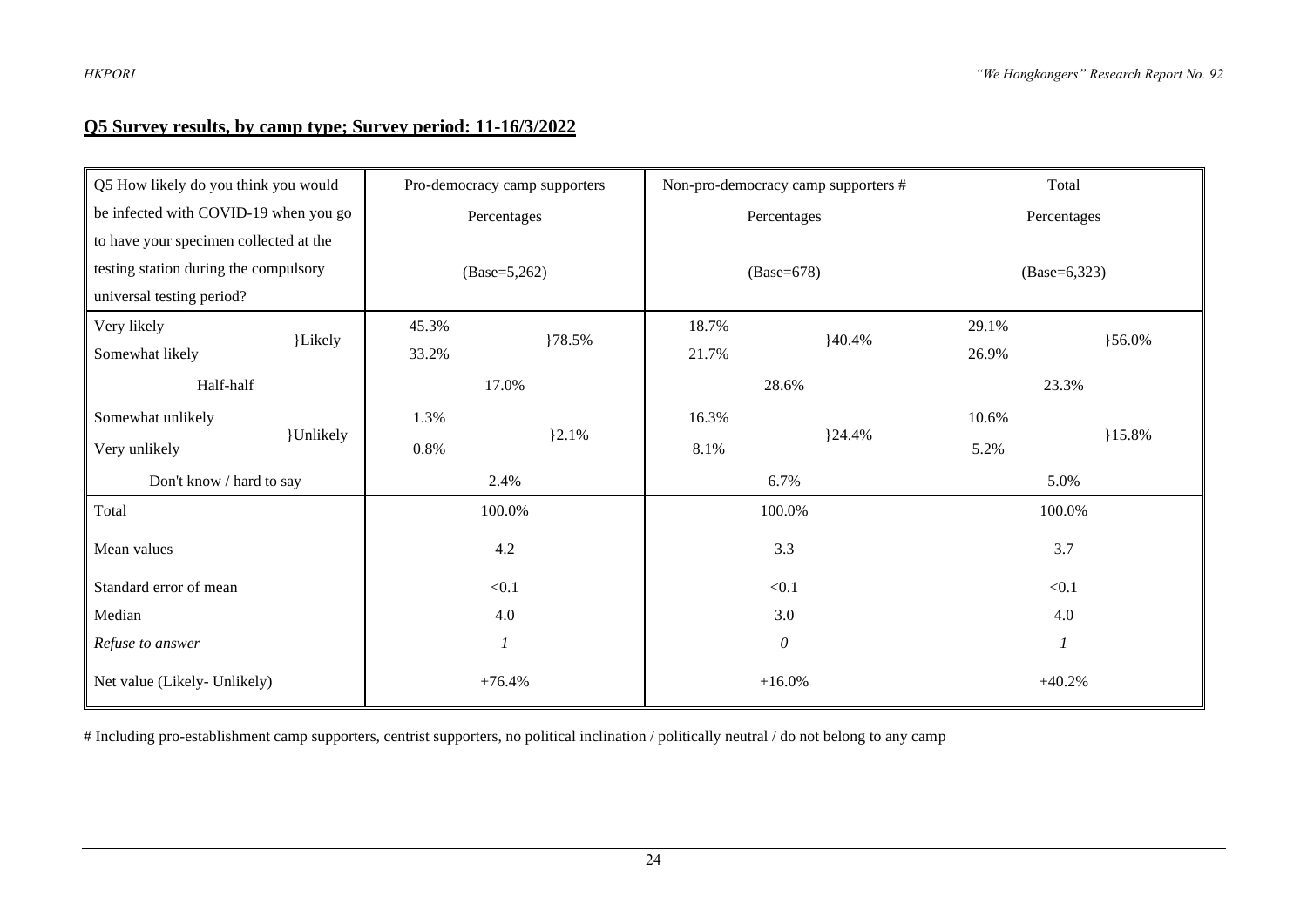#### **Appendix 4: Survey questionnaire (11-16/3/2022)**

# **We Hongkongers & Community Health Survey**

Hong Kong Public Opinion Research Institute is politically neutral. We welcome different opinions. All personal data will be kept strictly confidential. You can fill in the questionnaire again to express your latest views. When we need to work on the data, your last submission will be used. For enquiries, please email us at panel@pori.hk.

Last updated: xxxx-xx-xx

Tentative next update: xxxx-xx-xx

#### \*Required

#### **Eligibility Confirmation**

#### **Are you a Hong Kong resident aged 12 or above (i.e., currently residing in Hong Kong)? \***

- Yes
- No

#### **We Hongkongers Series**

#### **Have you ever been confirmed to have COVID-19?**

(including a positive result from a rapid test)

- Yes, fully recovered
- Yes, not yet fully recovered
- No

**Assume that you and your family living with you have been infected with COVID-19 and have to undergo home quarantine. Which of the following best describes the current state of your household supplies (e.g., food, medications and test kits)?**

- $\bigcirc$  Having all the supplies needed
- $\bigcirc$  Having most of the supplies, and what is missing is not that important
- $\bigcirc$  Having most of the supplies, but what is missing is important
- $\bigcirc$  Lacking a lot of supplies
- $\bigcirc$  Not sure what is needed / don't know / hard to say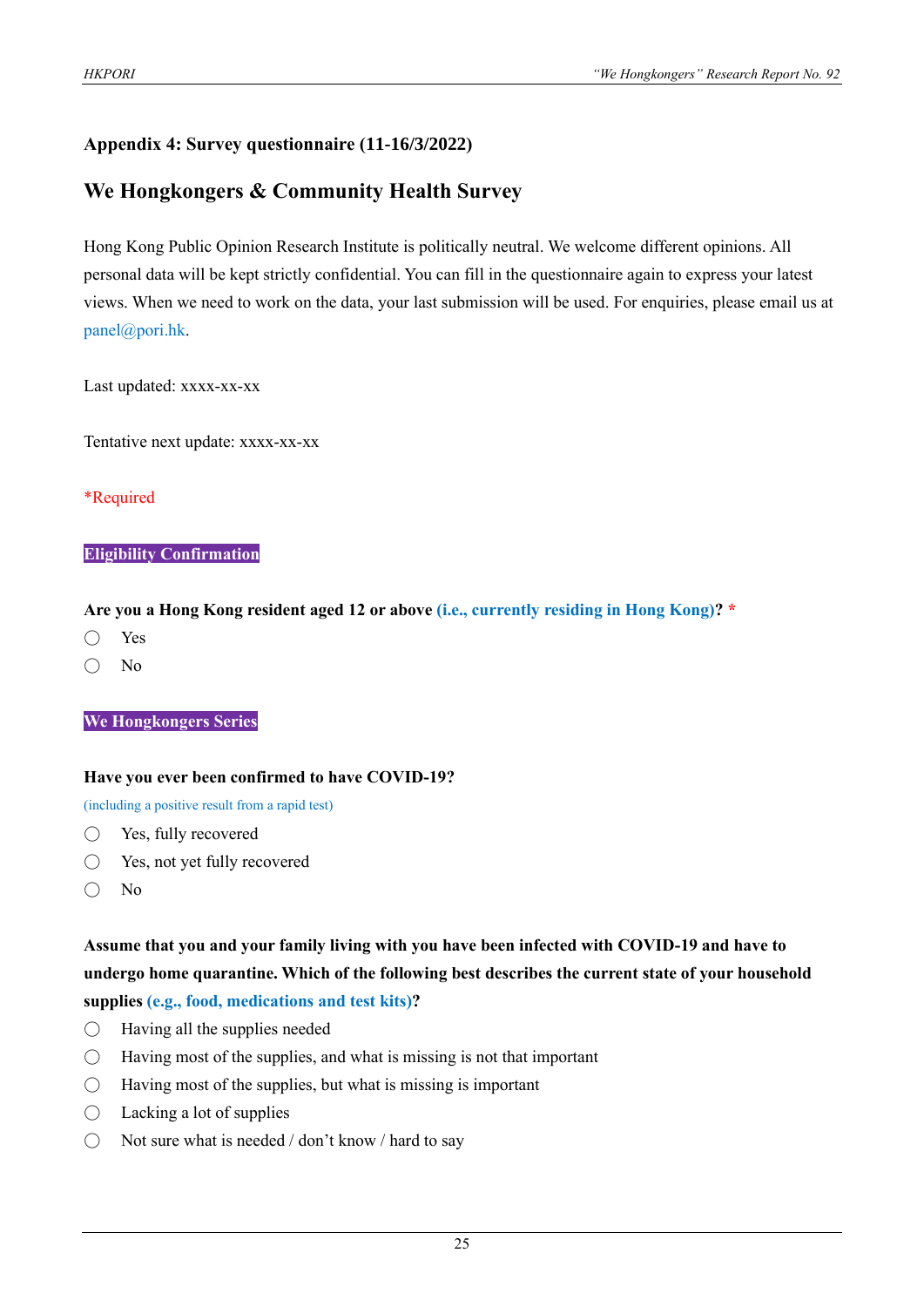# **Assuming that the government has decided to implement compulsory universal testing, how much do you support or oppose the implementation of the following measures at the same time?**

(Randomise the measures)

|                              | Strongly | Somewhat | Half-half | Somewhat | Strongly | Don't know / |
|------------------------------|----------|----------|-----------|----------|----------|--------------|
|                              | support  | support  |           | oppose   | oppose   | hard to say  |
| Require people to take rapid |          |          |           |          |          |              |
| tests daily                  |          |          |           |          |          |              |
| Restrict people from going   |          |          |           |          |          |              |
| out unnecessarily            |          |          |           |          |          |              |
| Require all confirmed        |          |          |           |          |          |              |
| patients to be admitted to   |          |          |           |          |          |              |
| isolation facilities or      |          |          |           |          |          |              |
| hospitals (instead of home   |          |          |           |          |          |              |
| quarantine)                  |          |          |           |          |          |              |

# **How much will your household income be affected if people are restricted from going out during the compulsory universal testing period?**

- Highly affected
- Somewhat affected
- Slightly affected
- Not affected
- Don't know / hard to say

**How likely do you think you would be infected with COVID-19 when you go to have your specimen collected at the testing station during the compulsory universal testing period?**

- $\bigcirc$  Very likely
- Somewhat likely
- Half-half
- Somewhat unlikely
- $\bigcirc$  Very unlikely
- Don't know / hard to say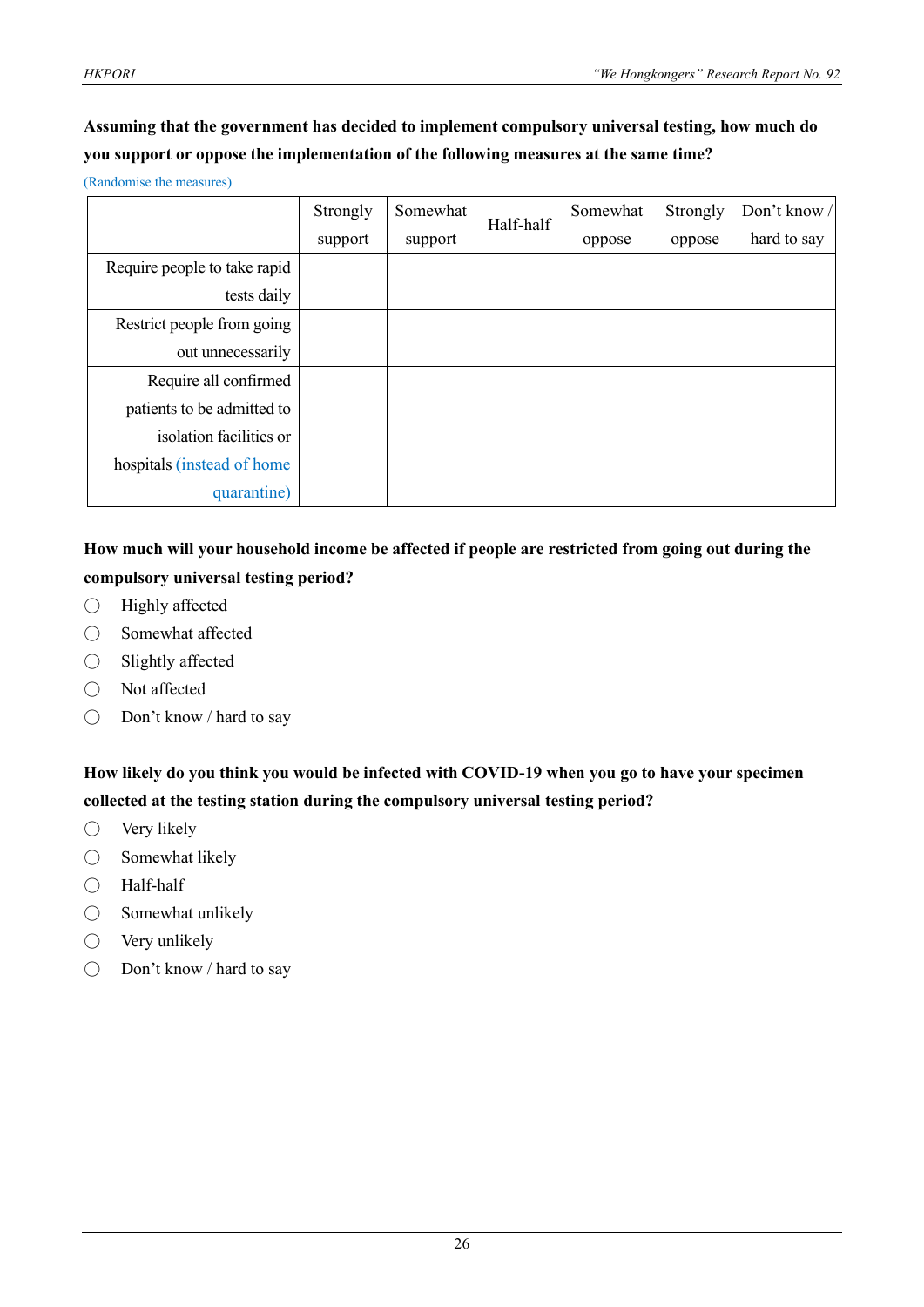#### **Community Health**

#### **How likely do you think it is that you will contract novel coronavirus pneumonia over the next one month?**

(Please select the closest answer)

| 0% chance (Certainly not)                | 20% chance    | 70% chance                   |
|------------------------------------------|---------------|------------------------------|
| 0.001\% chance $(1 \text{ in } 100,000)$ | 25% chance    | 80% chance                   |
| 0.01\% chance $(1 \text{ in } 10,000)$   | 30% chance    | 90% chance                   |
| 0.1% chance $(1 \text{ in } 1,000)$      | 35% chance    | 100% chance (Certainly will) |
| 1% chance $(1 \text{ in } 100)$          | $40\%$ chance | $%$ chance                   |
| 5% chance $(1 \text{ in } 20)$           | 45% chance    | Don't know / hard to say     |
| 10% chance $(1 \text{ in } 10)$          | 50% chance    |                              |
| 15% chance                               | 60% chance    |                              |

#### **Do you think the regulation prohibiting gatherings of more than a specific number of people in public places should be completely lifted unconditionally in Hong Kong?**

- $\bigcirc$  Yes, the ban should be lifted unconditionally  $\rightarrow$  Skip questions related to this regulation
- No, it should depend on the epidemic situation
- $\bigcirc$  Don't know / hard to say

#### **For reference, there are 5,845 newly confirmed cases on March 10, 2022**

#### **How many newly confirmed cases each day should there be before it would be appropriate to prohibit gatherings of more than 2 people?**

(The pandemic should be at its worst)

- $\bigcirc$  Number of newly confirmed cases each day:
- $\bigcirc$  Don't know / hard to say

#### **How many newly confirmed cases each day should there be before it would be appropriate to prohibit gatherings of more than 4 people?**

- $\bigcirc$  Number of newly confirmed cases each day:
- Don't know / hard to say

#### **How many newly confirmed cases each day should there be before it would be appropriate to prohibit gatherings of more than 8 people?**

- $\bigcirc$  Number of newly confirmed cases each day:
- $\bigcirc$  Don't know / hard to say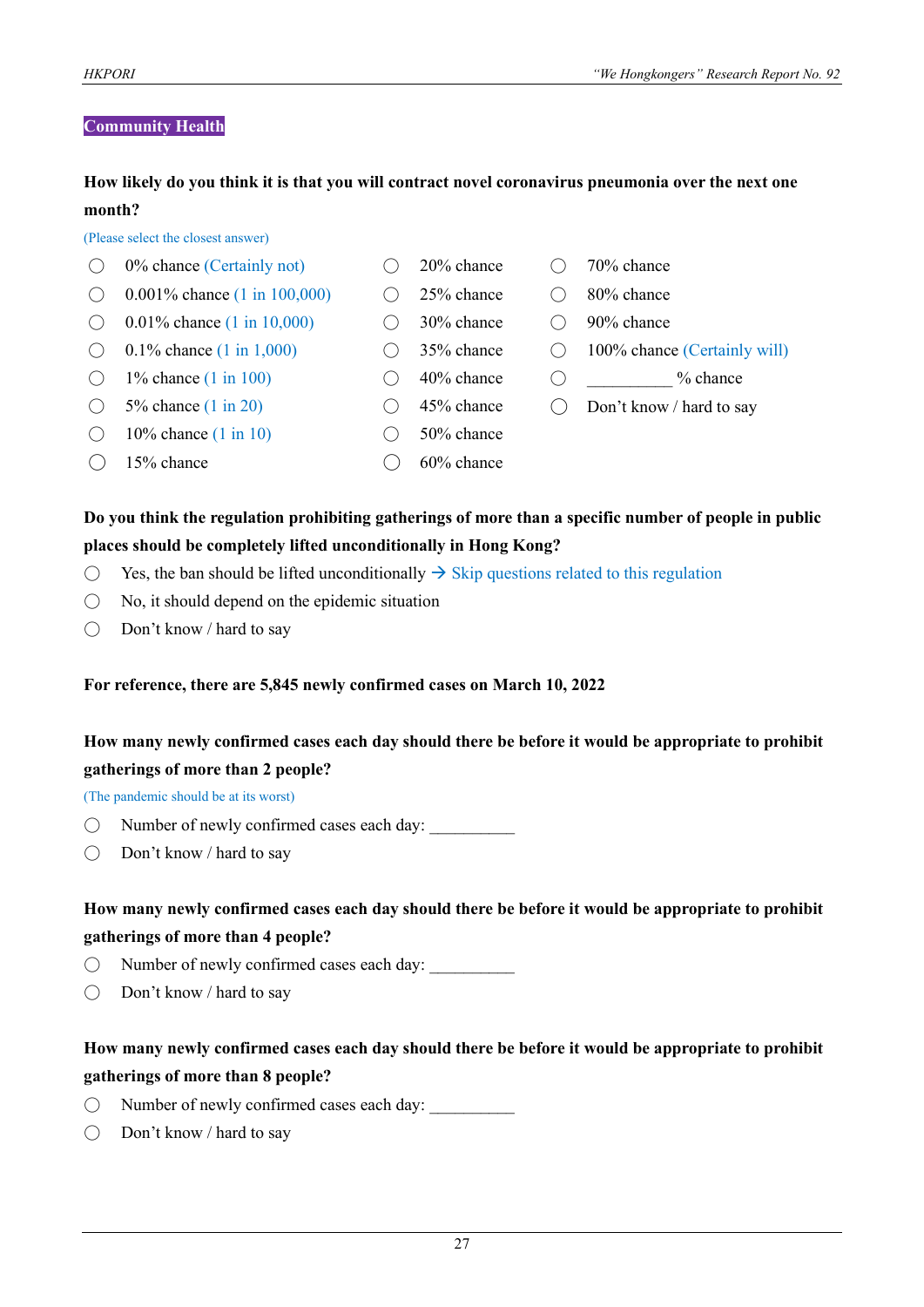# **How many newly confirmed cases each day should there be before it would be appropriate to prohibit gatherings of more than 16 people?**

- $\bigcirc$  Number of newly confirmed cases each day:
- Don't know / hard to say

**If necessary, please list combinations of [number of cases & number of people allowed in gatherings] that you think is appropriate in the field below:**

**After how many days of zero infection do you think the group gathering ban should be lifted altogether?**

 $\mathcal{L}_\mathcal{L} = \{ \mathcal{L}_\mathcal{L} = \{ \mathcal{L}_\mathcal{L} = \{ \mathcal{L}_\mathcal{L} = \{ \mathcal{L}_\mathcal{L} = \{ \mathcal{L}_\mathcal{L} = \{ \mathcal{L}_\mathcal{L} = \{ \mathcal{L}_\mathcal{L} = \{ \mathcal{L}_\mathcal{L} = \{ \mathcal{L}_\mathcal{L} = \{ \mathcal{L}_\mathcal{L} = \{ \mathcal{L}_\mathcal{L} = \{ \mathcal{L}_\mathcal{L} = \{ \mathcal{L}_\mathcal{L} = \{ \mathcal{L}_\mathcal{$ 

 $day(s)$ 

**How satisfied or dissatisfied are you with the government's performance in handling novel coronavirus pneumonia?**

- Very much satisfied
- Somewhat satisfied
- Half-half
- Somewhat dissatisfied
- Very much dissatisfied
- Don't know / hard to say

#### **Other Opinions**

#### **Generally speaking, how satisfied or dissatisfied are you with the current …… in Hong Kong?**

(Randomise the three conditions)

|                      | Very much | Somewhat  |           | Somewhat     |              | Very much  Don't know / |
|----------------------|-----------|-----------|-----------|--------------|--------------|-------------------------|
|                      | satisfied | satisfied | Half-half | dissatisfied | dissatisfied | hard to say             |
| Political condition  |           |           |           |              |              |                         |
| Economic condition   |           |           |           |              |              |                         |
| Livelihood condition |           |           |           |              |              |                         |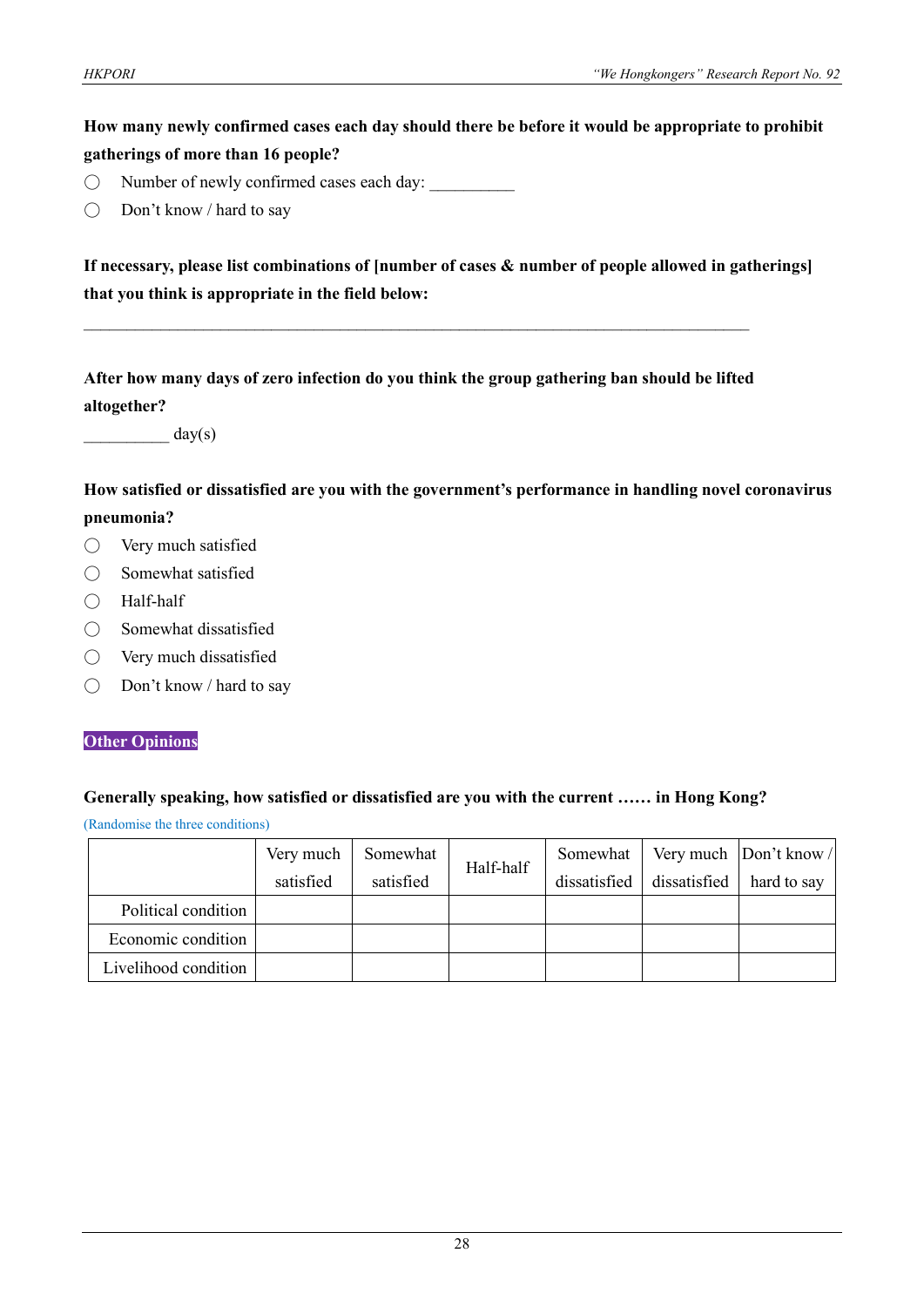#### **Personal Information**

**This section is about personal information. If you have already provided relevant information in this survey series and have nothing to add or update, you may skip these questions. We will use the past data you provided in this survey series for analysis.**

- I have already provided my personal information, and has nothing to add or update (skip questions on personal information)
- Provide / update personal information now

#### **Gender**

- Male
- Female
- Other

#### **Age**

| ( ) | years old |       | 40 - 44            |
|-----|-----------|-------|--------------------|
|     | $12 - 14$ |       | 45 - 49            |
|     | 15 - 17   | ( )   | $50 - 54$          |
| ( ) | 18 - 19   |       | $\bigcirc$ 55 - 59 |
|     | $20 - 24$ | $($ ) | 60 - 64            |
| ( ) | $25 - 29$ |       | $65 - 69$          |
| ( ) | $30 - 34$ |       | 70 or above        |
|     | $35 - 39$ |       |                    |

#### **Educational attainment**

(The highest level attended, regardless of whether you have completed the course, including what you are attending)

- Primary or below
- $\bigcirc$  Lower secondary (Secondary 1 to 3)
- Upper secondary (Secondary 4 to 7 / DSE / Yi Jin)
- Tertiary: non-degree course (including diploma / certificate / sub-degree course)
- Tertiary: bachelor degree course
- Tertiary: postgraduate school or above

#### **Occupation**

(Owner / self-employed / freelance / part time / civil servant are not valid answers, please answer according to the job nature or content)

- Administrator and professional
- Clerical and service worker